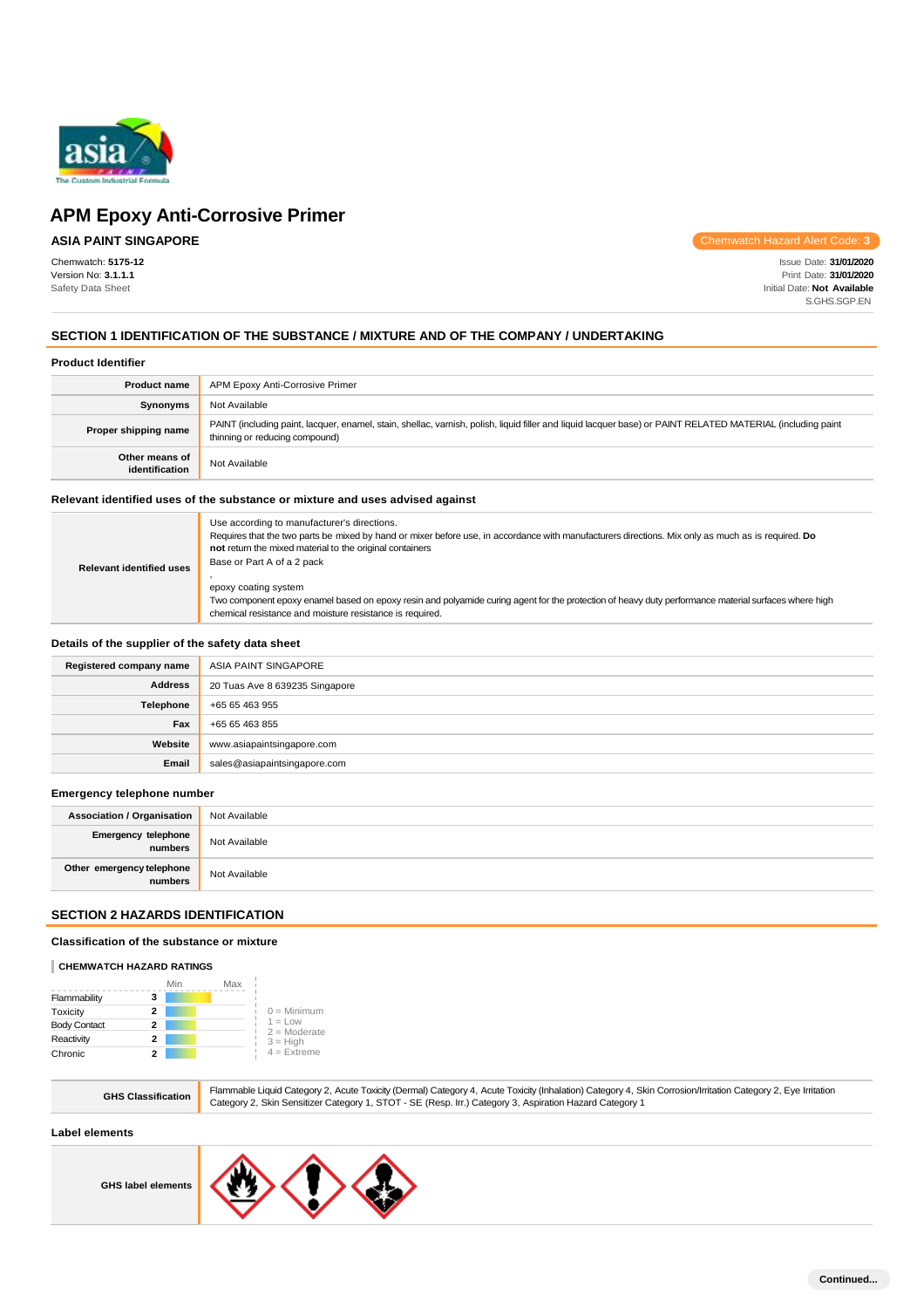| <b>SIGNAL WORD</b>  | <b>DANGER</b>                                |
|---------------------|----------------------------------------------|
| Hazard statement(s) |                                              |
| H <sub>225</sub>    | Highly flammable liquid and vapour           |
| <b>H312</b>         | Harmful in contact with skin                 |
| H332                | Harmful if inhaled                           |
| H315                | Causes skin irritation                       |
| H319                | Causes serious eye irritation                |
| <b>H317</b>         | May cause an allergic skin reaction          |
| H335                | May cause respiratory irritation             |
| H304                | May be fatal if swallowed and enters airways |

### **Precautionary statement(s) Prevention**

| P210 | Keep away from heat, hot surfaces, sparks, open flames and other ignition sources. No smoking. |
|------|------------------------------------------------------------------------------------------------|
| P271 | Use only outdoors or in a well-ventilated area.                                                |
| P280 | Wear protective gloves/protective clothing/eye protection/face protection.                     |
| P240 | Ground/bond container and receiving equipment.                                                 |
| P241 | Use explosion-proof electrical/ventilating/lighting/intrinsically safe equipment.              |
| P242 | Use only non-sparking tools.                                                                   |
| P243 | Take precautionary measures against static discharge.                                          |
| P261 | Avoid breathing dust/fume/gas/mist/vapours/spray.                                              |
| P272 | Contaminated work clothing should not be allowed out of the workplace.                         |
|      |                                                                                                |

### **Precautionary statement(s) Response**

| P301+P310      | IF SWALLOWED: Immediately call a POISON CENTER/doctor/physician/first aider                                                      |  |  |
|----------------|----------------------------------------------------------------------------------------------------------------------------------|--|--|
| P331           | Do NOT induce vomiting.                                                                                                          |  |  |
| P370+P378      | In case of fire: Use alcohol resistant foam or normal protein foam for extinction.                                               |  |  |
| P302+P352      | IF ON SKIN: Wash with plenty of water and soap                                                                                   |  |  |
| P305+P351+P338 | IF IN EYES: Rinse cautiously with water for several minutes. Remove contact lenses, if present and easy to do. Continue rinsing. |  |  |
| P312           | Call a POISON CENTER/doctor/physician/first aider/if you feel unwell.                                                            |  |  |
| P333+P313      | If skin irritation or rash occurs: Get medical advice/attention.                                                                 |  |  |
| P337+P313      | If eye irritation persists: Get medical advice/attention.                                                                        |  |  |
| P362+P364      | Take off contaminated clothing and wash it before reuse.                                                                         |  |  |
| P303+P361+P353 | IF ON SKIN (or hair): Take off immediately all contaminated clothing. Rinse skin with water/shower.                              |  |  |
| P304+P340      | IF INHALED: Remove person to fresh air and keep comfortable for breathing.                                                       |  |  |
|                |                                                                                                                                  |  |  |

### **Precautionary statement(s) Storage**

| P403+P235 | Store in a well-ventilated place. Keep cool.                     |
|-----------|------------------------------------------------------------------|
| P405      | Store locked up.                                                 |
| P403+P233 | Store in a well-ventilated place. Keep container tightly closed. |

### **Precautionary statement(s) Disposal**

**P501** Dispose of contents/container to authorised chemical landfill or if organic to high temperature incineration

### **SECTION 3 COMPOSITION / INFORMATION ON INGREDIENTS**

### **Substances**

See section below for composition of Mixtures

### **Mixtures**

| <b>CAS No</b> | %[weight] | <b>Name</b>                                       |
|---------------|-----------|---------------------------------------------------|
| 25036-25-3    | <60       | bisphenol A/ bisphenol A diglycidyl ether polymer |
| 1330-20-7     | < 10      | xylene                                            |
| 108-10-1      | < 10      | methyl isobutyl ketone                            |
| 71-36-3       | < 10      | n-butanol                                         |
| 64742-95-6.   | < 10      | C9-aromatic hydrocarbon solvent                   |

### **SECTION 4 FIRST AID MEASURES**

**Description of first aid measures**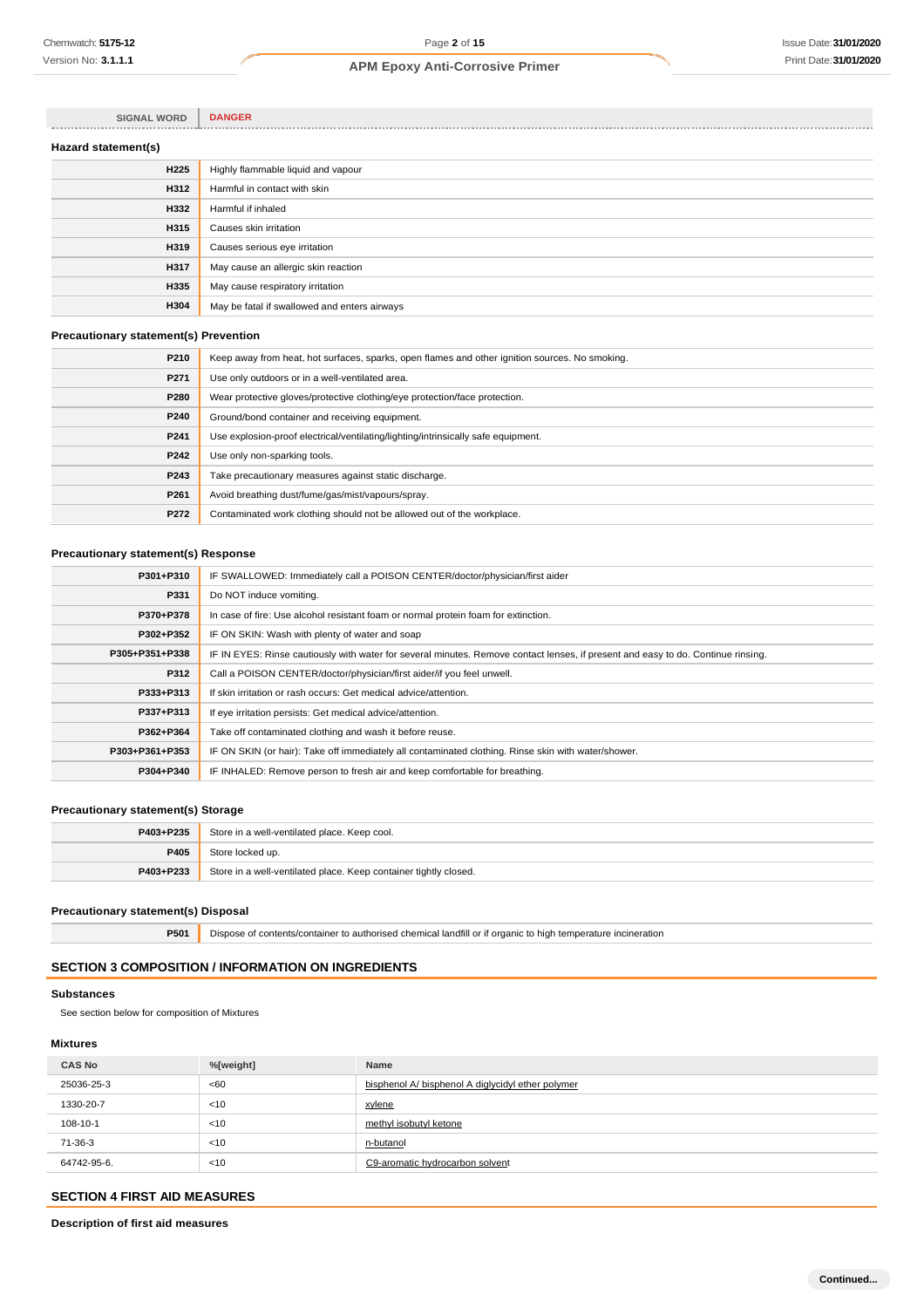| <b>Eye Contact</b>  | If this product comes in contact with the eyes:<br>Wash out immediately with fresh running water.<br>Ensure complete irrigation of the eye by keeping eyelids apart and away from eye and moving the eyelids by occasionally lifting the upper and lower lids.<br>Seek medical attention without delay; if pain persists or recurs seek medical attention.<br>Removal of contact lenses after an eye injury should only be undertaken by skilled personnel.                                                                                                                                                                                                                                     |
|---------------------|-------------------------------------------------------------------------------------------------------------------------------------------------------------------------------------------------------------------------------------------------------------------------------------------------------------------------------------------------------------------------------------------------------------------------------------------------------------------------------------------------------------------------------------------------------------------------------------------------------------------------------------------------------------------------------------------------|
| <b>Skin Contact</b> | If skin contact occurs:<br>Immediately remove all contaminated clothing, including footwear.<br>Flush skin and hair with running water (and soap if available).<br>Seek medical attention in event of irritation.                                                                                                                                                                                                                                                                                                                                                                                                                                                                               |
| Inhalation          | If fumes or combustion products are inhaled remove from contaminated area.<br>Lay patient down. Keep warm and rested.<br>Prostheses such as false teeth, which may block airway, should be removed, where possible, prior to initiating first aid procedures.<br>Apply artificial respiration if not breathing, preferably with a demand valve resuscitator, bag-valve mask device, or pocket mask as trained. Perform CPR if<br>necessary.<br>Transport to hospital, or doctor, without delay.                                                                                                                                                                                                 |
| Ingestion           | If swallowed do NOT induce vomiting.<br>If vomiting occurs, lean patient forward or place on left side (head-down position, if possible) to maintain open airway and prevent aspiration.<br>Observe the patient carefully.<br>Never give liquid to a person showing signs of being sleepy or with reduced awareness; i.e. becoming unconscious.<br>Give water to rinse out mouth, then provide liquid slowly and as much as casualty can comfortably drink.<br>Seek medical advice.<br>Avoid giving milk or oils.<br>Avoid giving alcohol.<br>If spontaneous vomiting appears imminent or occurs, hold patient's head down, lower than their hips to help avoid possible aspiration of vomitus. |

### **Indication of any immediate medical attention and special treatment needed**

Any material aspirated during vomiting may produce lung injury. Therefore emesis should not be induced mechanically or pharmacologically. Mechanical means should be used if it is considered necessary to evacuate the stomach contents; these include gastric lavage after endotracheal intubation. If spontaneous vomiting has occurred after ingestion, the patient should be monitored for difficult breathing, as adverse effects of aspiration into the lungs may be delayed up to 48 hours. Treat symptomatically.

For acute or short term repeated exposures to xylene:

- Gastro-intestinal absorption is significant with ingestions. For ingestions exceeding 1-2 ml (xylene)/kg, intubation and lavage with cuffed endotracheal tube is recommended. The use of charcoal and cathartics is equivocal.
- Pulmonary absorption is rapid with about 60-65% retained at rest.
- Primary threat to life from ingestion and/or inhalation, is respiratory failure.
- Patients should be quickly evaluated for signs of respiratory distress (e.g. cyanosis, tachypnoea, intercostal retraction, obtundation) and given oxygen. Patients with inadequate tidal volumes or poor arterial blood gases (pO2 < 50 mm Hg or pCO2 > 50 mm Hg) should be intubated.
- ▶ Arrhythmias complicate some hydrocarbon ingestion and/or inhalation and electrocardiographic evidence of myocardial injury has been reported; intravenous lines and cardiac monitors should be established in obviously symptomatic patients. The lungs excrete inhaled solvents, so that hyperventilation improves clearance.
- A chest x-ray should be taken immediately after stabilisation of breathing and circulation to document aspiration and detect the presence of pneumothorax.
- Epinephrine (adrenalin) is not recommended for treatment of bronchospasm because of potential myocardial sensitisation to catecholamines. Inhaled cardioselective bronchodilators (e.g. Alupent, Salbutamol) are the preferred agents, with aminophylline a second choice.

BIOLOGICAL EXPOSURE INDEX - BEI

These represent the determinants observed in specimens collected from a healthy worker exposed at the Exposure Standard (ES or TLV):

| Determinant                    | Index                | Sampling Time       | Comments |
|--------------------------------|----------------------|---------------------|----------|
| Methylhippu-ric acids in urine | 1.5 gm/gm creatinine | End of shift        |          |
|                                | 2 mg/min             | Last 4 hrs of shift |          |

### **SECTION 5 FIREFIGHTING MEASURES**

#### **Extinguishing media**

| $\triangleright$ Foam.<br>• Dry chemical powder. |
|--------------------------------------------------|
| ▶ BCF (where regulations permit).                |
| Carbon dioxide.                                  |
| ▶ Water spray or fog - Large fires only.         |
|                                                  |

#### **Special hazards arising from the substrate or mixture**

| <b>Fire Incompatibility</b>    | Avoid contamination with oxidising agents i.e. nitrates, oxidising acids, chlorine bleaches, pool chlorine etc. as ignition may result                                                                                                                                                                                                                                                                                                                                                                                                                                                                                                                                                                                                                                                       |
|--------------------------------|----------------------------------------------------------------------------------------------------------------------------------------------------------------------------------------------------------------------------------------------------------------------------------------------------------------------------------------------------------------------------------------------------------------------------------------------------------------------------------------------------------------------------------------------------------------------------------------------------------------------------------------------------------------------------------------------------------------------------------------------------------------------------------------------|
| <b>Advice for firefighters</b> |                                                                                                                                                                                                                                                                                                                                                                                                                                                                                                                                                                                                                                                                                                                                                                                              |
| <b>Fire Fighting</b>           | Alert Fire Brigade and tell them location and nature of hazard.<br>• May be violently or explosively reactive.<br>▶ Wear breathing apparatus plus protective gloves in the event of a fire.<br>Prevent, by any means available, spillage from entering drains or water course.<br>Consider evacuation (or protect in place).<br>Fight fire from a safe distance, with adequate cover.<br>If safe, switch off electrical equipment until vapour fire hazard removed.<br>► Use water delivered as a fine spray to control the fire and cool adjacent area.<br>Avoid spraying water onto liquid pools.<br>Do not approach containers suspected to be hot.<br>Cool fire exposed containers with water spray from a protected location.<br>If safe to do so, remove containers from path of fire. |
| <b>Fire/Explosion Hazard</b>   | • Liquid and vapour are highly flammable.<br>Severe fire hazard when exposed to heat, flame and/or oxidisers.<br>▶ Vapour may travel a considerable distance to source of ignition.<br>• Heating may cause expansion or decomposition leading to violent rupture of containers.<br>• On combustion, may emit toxic fumes of carbon monoxide (CO).<br>Combustion products include, carbon dioxide (CO2), aldehydes, formaldehyde, hydrogen chloride, phosgene, other pyrolysis products typical of burning organic                                                                                                                                                                                                                                                                            |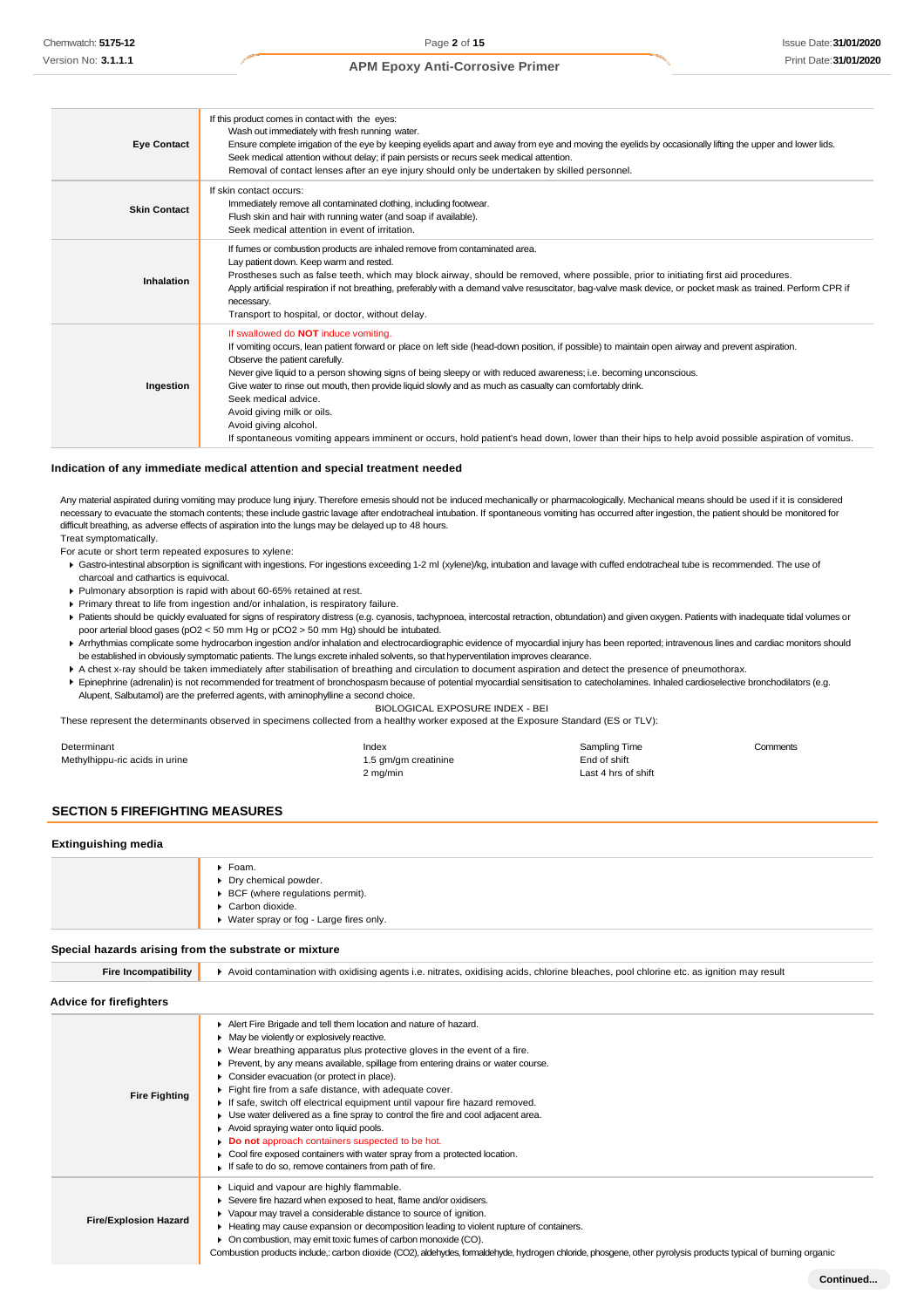material**WARNING**: Long standing in contact with air and light may result in the formationof potentially explosive peroxides.

### **SECTION 6 ACCIDENTAL RELEASE MEASURES**

| <b>Minor Spills</b> | Remove all ignition sources.<br>Clean up all spills immediately.<br>Avoid breathing vapours and contact with skin and eyes.<br>Control personal contact with the substance, by using protective equipment.<br>Contain and absorb small quantities with vermiculite or other absorbent material.<br>Wipe up.<br>Collect residues in a flammable waste container.<br>In the event of a spill of a reactive diluent, the focus is on containing the spill to prevent contamination of soil and surface or ground water.<br>If irritating vapors are present, an approved air-purifying respirator with organic vapor canister is recommended for cleaning up spills and leaks.<br>For small spills, reactive diluents should be absorbed with sand.                                                                                                                                                                                                                                                                                                                                                                                                                                                                                                                                                                                          |
|---------------------|-------------------------------------------------------------------------------------------------------------------------------------------------------------------------------------------------------------------------------------------------------------------------------------------------------------------------------------------------------------------------------------------------------------------------------------------------------------------------------------------------------------------------------------------------------------------------------------------------------------------------------------------------------------------------------------------------------------------------------------------------------------------------------------------------------------------------------------------------------------------------------------------------------------------------------------------------------------------------------------------------------------------------------------------------------------------------------------------------------------------------------------------------------------------------------------------------------------------------------------------------------------------------------------------------------------------------------------------|
| <b>Major Spills</b> | Industrial spills or releases of reactive diluents are infrequent and generally contained. If a large spill does occur, the material should be captured, collected,<br>and reprocessed or disposed of according to applicable governmental requirements.<br>An approved air-purifying respirator with organic-vapor canister is recommended for emergency work.<br>Clear area of personnel and move upwind.<br>Alert Fire Brigade and tell them location and nature of hazard.<br>May be violently or explosively reactive.<br>Wear breathing apparatus plus protective gloves.<br>Prevent, by any means available, spillage from entering drains or water course.<br>Consider evacuation (or protect in place).<br>No smoking, naked lights or ignition sources.<br>Increase ventilation.<br>Stop leak if safe to do so.<br>Water spray or fog may be used to disperse /absorb vapour.<br>Contain spill with sand, earth or vermiculite.<br>Use only spark-free shovels and explosion proof equipment.<br>Collect recoverable product into labelled containers for recycling.<br>Absorb remaining product with sand, earth or vermiculite.<br>Collect solid residues and seal in labelled drums for disposal.<br>Wash area and prevent runoff into drains.<br>If contamination of drains or waterways occurs, advise emergency services. |

Personal Protective Equipment advice is contained in Section 8 of the SDS.

## **SECTION 7 HANDLING AND STORAGE**

| Precautions for safe handling |                                                                                                                                                                                                                                                                                                                                                                                                                                                                                                                                                                                                                                                                                                                                                                                                                                                                                                                                                                                                                                                                                                                                                                                                                                                                                                                                               |
|-------------------------------|-----------------------------------------------------------------------------------------------------------------------------------------------------------------------------------------------------------------------------------------------------------------------------------------------------------------------------------------------------------------------------------------------------------------------------------------------------------------------------------------------------------------------------------------------------------------------------------------------------------------------------------------------------------------------------------------------------------------------------------------------------------------------------------------------------------------------------------------------------------------------------------------------------------------------------------------------------------------------------------------------------------------------------------------------------------------------------------------------------------------------------------------------------------------------------------------------------------------------------------------------------------------------------------------------------------------------------------------------|
| Safe handling                 | Containers, even those that have been emptied, may contain explosive vapours.<br>Do NOT cut, drill, grind, weld or perform similar operations on or near containers.<br>DO NOT allow clothing wet with material to stay in contact with skin<br>Avoid all personal contact, including inhalation.<br>Wear protective clothing when risk of exposure occurs.<br>Use in a well-ventilated area.<br>Prevent concentration in hollows and sumps.<br>DO NOT enter confined spaces until atmosphere has been checked.<br>Avoid smoking, naked lights, heat or ignition sources.<br>When handling, DO NOT eat, drink or smoke.<br>Vapour may ignite on pumping or pouring due to static electricity.<br><b>DO NOT</b> use plastic buckets.<br>Earth and secure metal containers when dispensing or pouring product.<br>Use spark-free tools when handling.<br>Avoid contact with incompatible materials.<br>Keep containers securely sealed.<br>Avoid physical damage to containers.<br>Always wash hands with soap and water after handling.<br>Work clothes should be laundered separately.<br>Use good occupational work practice.<br>Observe manufacturer's storage and handling recommendations contained within this MSDS.<br>Atmosphere should be regularly checked against established exposure standards to ensure safe working conditions. |
| Other information             | Store in original containers in approved flame-proof area.<br>No smoking, naked lights, heat or ignition sources.<br>DO NOT store in pits, depressions, basements or areas where vapours may be trapped.<br>Keep containers securely sealed.<br>Store away from incompatible materials in a cool, dry well ventilated area.<br>Protect containers against physical damage and check regularly for leaks.<br>Observe manufacturer's storage and handling recommendations contained within this MSDS.                                                                                                                                                                                                                                                                                                                                                                                                                                                                                                                                                                                                                                                                                                                                                                                                                                           |

| Conditions for safe storage, including any incompatibilities                                                                                                                                                                         |
|--------------------------------------------------------------------------------------------------------------------------------------------------------------------------------------------------------------------------------------|
| <b>A Production of the state of the district of the state of the state of the state of the state of the state of the state of the state of the state of the state of the state of the state of the state of the state of the sta</b> |

|                    | ▶ Packing as supplied by manufacturer.                                                                                                                       |
|--------------------|--------------------------------------------------------------------------------------------------------------------------------------------------------------|
|                    | Plastic containers may only be used if approved for flammable liquid.                                                                                        |
|                    | • Check that containers are clearly labelled and free from leaks.                                                                                            |
|                    | For low viscosity materials (i): Drums and jerry cans must be of the non-removable head type. (ii): Where a can is to be used as an inner package, the can   |
| Suitable container | must have a screwed enclosure.                                                                                                                               |
|                    | • For materials with a viscosity of at least 2680 cSt. (23 deg. C)                                                                                           |
|                    | $\blacktriangleright$ For manufactured product having a viscosity of at least 250 cSt. (23 deg. C)                                                           |
|                    | ▶ Manufactured product that requires stirring before use and having a viscosity of at least 20 cSt (25 deg. C): (i) Removable head packaging; (ii) Cans with |
|                    | friction closures and (iii) low pressure tubes and cartridges may be used.                                                                                   |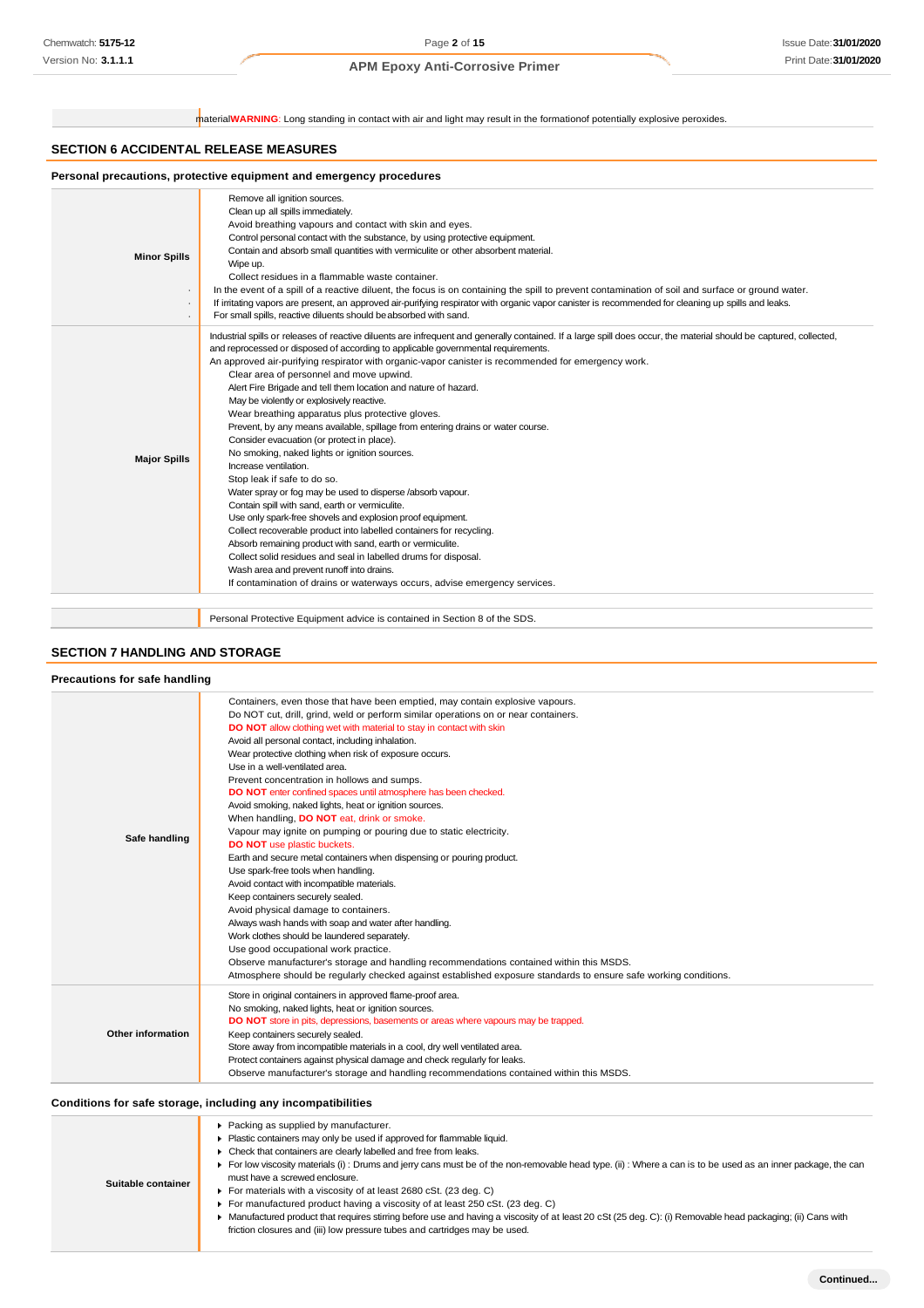|                         | Where combination packages are used, and the inner packages are of glass, there must be sufficient inert cushioning material in contact with inner and outer<br>packages<br>In addition, where inner packagings are glass and contain liquids of packing group I there must be sufficient inert absorbent to absorb any spillage, unless<br>the outer packaging is a close fitting moulded plastic box and the substances are not incompatible with the plastic.                                                                                                                                                               |
|-------------------------|--------------------------------------------------------------------------------------------------------------------------------------------------------------------------------------------------------------------------------------------------------------------------------------------------------------------------------------------------------------------------------------------------------------------------------------------------------------------------------------------------------------------------------------------------------------------------------------------------------------------------------|
| Storage incompatibility | Segregate from alcohol, water.<br>Reactive diluents are stable under recommended storage conditions, but can decompose at elevated temperatures.In some cases, decomposition can cause<br>pressure build-up in closed systems.<br>Avoid cross contamination between the two liquid parts of product (kit).<br>If two part products are mixed or allowed to mix in proportions other than manufacturer's recommendation, polymerisation with gelation and evolution of heat<br>(exotherm) may occur.<br>This excess heat may generate toxic vapour<br>Avoid reaction with amines, mercaptans, strong acids and oxidising agents |

## **SECTION 8 EXPOSURE CONTROLS / PERSONAL PROTECTION**

### **Control parameters**

### **OCCUPATIONAL EXPOSURE LIMITS (OEL)**

**INGREDIENT DATA**

| Source                                                                        | Ingredient             | <b>Material name</b>            | <b>TWA</b>          | <b>STEL</b>         | Peak          | <b>Notes</b>  |
|-------------------------------------------------------------------------------|------------------------|---------------------------------|---------------------|---------------------|---------------|---------------|
| Singapore Permissible<br><b>Exposure Limits of Toxic</b><br><b>Substances</b> | xylene                 | Xylene                          | 434 mg/m3 / 100 ppm | 150 mg/m3 / 651 ppm | Not Available | Not Available |
| Singapore Permissible<br><b>Exposure Limits of Toxic</b><br><b>Substances</b> | methyl isobutyl ketone | Methyl isobutyl ketone (Hexone) | 205 mg/m3 / 50 ppm  | 75 mg/m3 / 307 ppm  | Not Available | Not Available |
| Singapore Permissible<br><b>Exposure Limits of Toxic</b><br><b>Substances</b> | n-butanol              | n-Butanol                       | Not Available       | 50 mg/m3 / 152 ppm  | Not Available | Not Available |

### **EMERGENCY LIMITS**

| Ingredient                                           | <b>Material name</b>                                                                                            |                     | TEEL-1           | TEEL-2           | TEEL-3           |
|------------------------------------------------------|-----------------------------------------------------------------------------------------------------------------|---------------------|------------------|------------------|------------------|
| bisphenol A/ bisphenol A<br>diglycidyl ether polymer | Epoxy resin; (Bisphenol A-Bisphenol A diglycidyl ether polymer)                                                 |                     | $6$ mg/m $3$     | 66 mg/m3         | 400 mg/m3        |
| xylene                                               | Xylenes                                                                                                         |                     | Not<br>Available | Not<br>Available | Not<br>Available |
| methyl isobutyl ketone                               | Methyl isobutyl ketone; (Hexone)                                                                                |                     | 75 ppm           | 75 ppm           | 3000 ppm         |
| n-butanol                                            | Butyl alcohol, n-; (n-Butanol)                                                                                  |                     | 20 ppm           | 50 ppm           | 8000 ppm         |
| C9-aromatic hydrocarbon<br>solvent                   | Aromatic hydrocarbon solvents; (High flash naphtha distillates; Solvent naphtha (petroleum), light<br>aromatic) |                     | $3.1$ ppm        | 34 ppm           | 410 ppm          |
|                                                      |                                                                                                                 |                     |                  |                  |                  |
| Ingredient                                           | <b>Original IDLH</b>                                                                                            | <b>Revised IDLH</b> |                  |                  |                  |
| bisphenol A/ bisphenol A<br>diglycidyl ether polymer | Not Available                                                                                                   | Not Available       |                  |                  |                  |
| xylene                                               | 900 ppm<br>1,000 ppm                                                                                            |                     |                  |                  |                  |
| methyl isobutyl ketone                               | 3,000 ppm                                                                                                       | 500 ppm             |                  |                  |                  |
| n-butanol                                            | 8,000 ppm                                                                                                       | 1,400 [LEL] ppm     |                  |                  |                  |
| C9-aromatic hydrocarbon<br>solvent                   | Not Available                                                                                                   | Not Available       |                  |                  |                  |

### **Exposure controls**

| Appropriate engineering<br>controls | Engineering controls are used to remove a hazard or place a barrier between the worker and the hazard. Well-designed engineering controls can be highly<br>effective in protecting workers and will typically be independent of worker interactions to provide this high level of protection.<br>The basic types of engineering controls are:<br>Process controls which involve changing the way a job activity or process is done to reduce the risk.<br>Enclosure and/or isolation of emission source which keeps a selected hazard "physically" away from the worker and ventilation that strategically "adds" and<br>"removes" air in the work environment. Ventilation can remove or dilute an air contaminant if designed properly. The design of a ventilation system must match<br>the particular process and chemical or contaminant in use.<br>Employers may need to use multiple types of controls to prevent employee overexposure.<br>For flammable liquids and flammable gases, local exhaust ventilation or a process enclosure ventilation system may be required. Ventilation equipment should<br>be explosion-resistant.<br>Air contaminants generated in the workplace possess varying "escape" velocities which, in turn, determine the "capture velocities" of fresh circulating air<br>required to effectively remove the contaminant. |                                            |
|-------------------------------------|--------------------------------------------------------------------------------------------------------------------------------------------------------------------------------------------------------------------------------------------------------------------------------------------------------------------------------------------------------------------------------------------------------------------------------------------------------------------------------------------------------------------------------------------------------------------------------------------------------------------------------------------------------------------------------------------------------------------------------------------------------------------------------------------------------------------------------------------------------------------------------------------------------------------------------------------------------------------------------------------------------------------------------------------------------------------------------------------------------------------------------------------------------------------------------------------------------------------------------------------------------------------------------------------------------------------------------------------------------------|--------------------------------------------|
|                                     | Type of Contaminant:                                                                                                                                                                                                                                                                                                                                                                                                                                                                                                                                                                                                                                                                                                                                                                                                                                                                                                                                                                                                                                                                                                                                                                                                                                                                                                                                         | Air Speed:                                 |
|                                     | solvent, vapours, degreasing etc., evaporating from tank (in still air).                                                                                                                                                                                                                                                                                                                                                                                                                                                                                                                                                                                                                                                                                                                                                                                                                                                                                                                                                                                                                                                                                                                                                                                                                                                                                     | $0.25 - 0.5$ m/s<br>$(50-100)$<br>f/min.)  |
|                                     | aerosols, fumes from pouring operations, intermittent container filling, low speed conveyer transfers, welding, spray drift, plating acid fumes,<br>pickling (released at low velocity into zone of active generation)                                                                                                                                                                                                                                                                                                                                                                                                                                                                                                                                                                                                                                                                                                                                                                                                                                                                                                                                                                                                                                                                                                                                       | $0.5 - 1$ m/s<br>$(100-200)$<br>$f/min.$ ) |
|                                     |                                                                                                                                                                                                                                                                                                                                                                                                                                                                                                                                                                                                                                                                                                                                                                                                                                                                                                                                                                                                                                                                                                                                                                                                                                                                                                                                                              |                                            |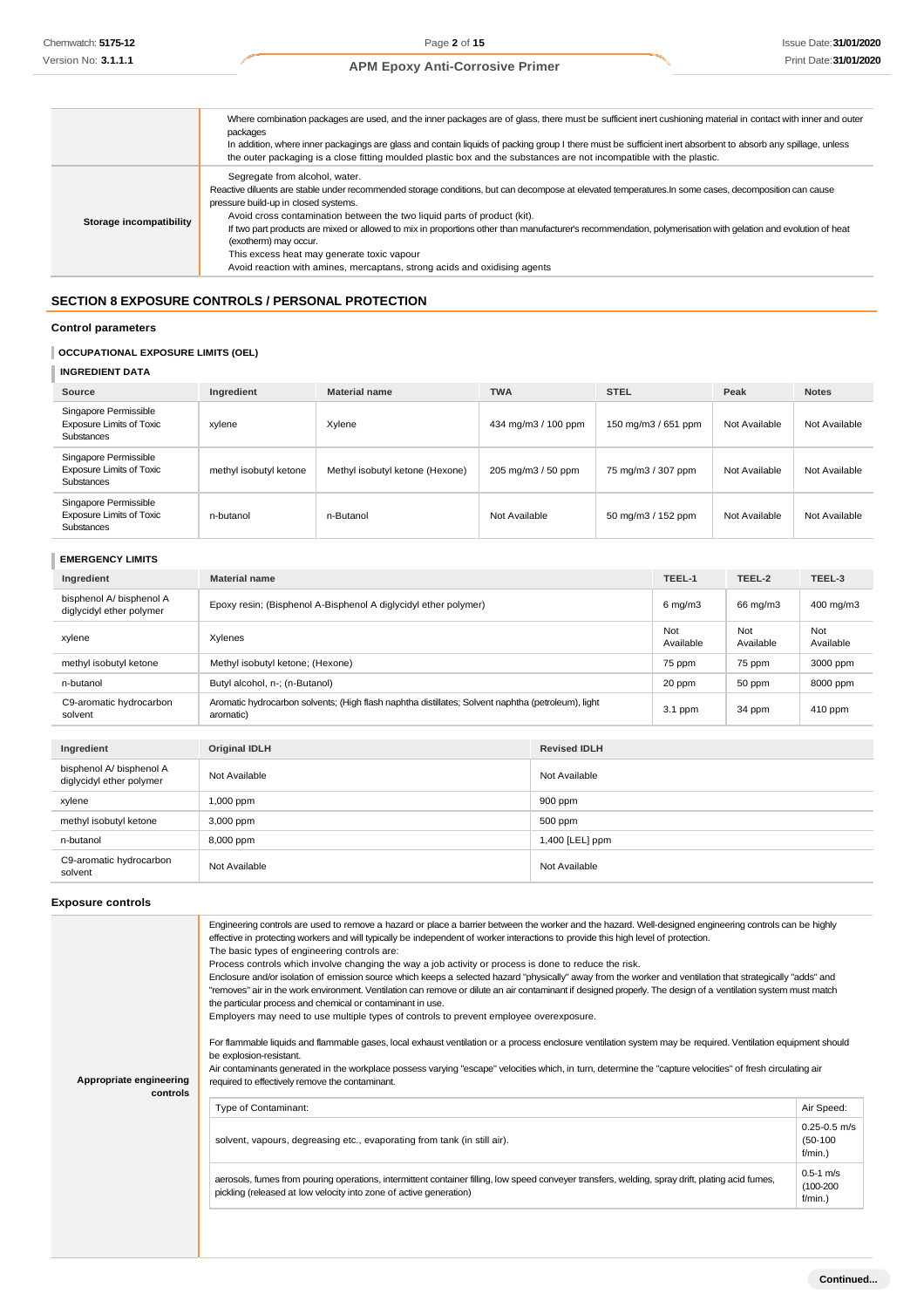|                              | $1-2.5$ m/s<br>direct spray, spray painting in shallow booths, drum filling, conveyer loading, crusher dusts, gas discharge (active generation into zone of<br>$(200 - 500)$<br>rapid air motion)<br>$f/min.$ )                                                                                                                                                                                                                                                                                                                                                                                                                                                                                                                                                                                                                                                                                                                                                                                                                                                                                                                                                                                                                                                                                                                                                                                                                                                                                                                                                                                                                                                                                                                                                                                                                                                                                                                                                                                                                                                                                                                                                                                                                                                                                                                                                                                                                                                                                                                |                                  |  |  |
|------------------------------|--------------------------------------------------------------------------------------------------------------------------------------------------------------------------------------------------------------------------------------------------------------------------------------------------------------------------------------------------------------------------------------------------------------------------------------------------------------------------------------------------------------------------------------------------------------------------------------------------------------------------------------------------------------------------------------------------------------------------------------------------------------------------------------------------------------------------------------------------------------------------------------------------------------------------------------------------------------------------------------------------------------------------------------------------------------------------------------------------------------------------------------------------------------------------------------------------------------------------------------------------------------------------------------------------------------------------------------------------------------------------------------------------------------------------------------------------------------------------------------------------------------------------------------------------------------------------------------------------------------------------------------------------------------------------------------------------------------------------------------------------------------------------------------------------------------------------------------------------------------------------------------------------------------------------------------------------------------------------------------------------------------------------------------------------------------------------------------------------------------------------------------------------------------------------------------------------------------------------------------------------------------------------------------------------------------------------------------------------------------------------------------------------------------------------------------------------------------------------------------------------------------------------------|----------------------------------|--|--|
|                              | Within each range the appropriate value depends on:                                                                                                                                                                                                                                                                                                                                                                                                                                                                                                                                                                                                                                                                                                                                                                                                                                                                                                                                                                                                                                                                                                                                                                                                                                                                                                                                                                                                                                                                                                                                                                                                                                                                                                                                                                                                                                                                                                                                                                                                                                                                                                                                                                                                                                                                                                                                                                                                                                                                            |                                  |  |  |
|                              | Lower end of the range<br>Upper end of the range                                                                                                                                                                                                                                                                                                                                                                                                                                                                                                                                                                                                                                                                                                                                                                                                                                                                                                                                                                                                                                                                                                                                                                                                                                                                                                                                                                                                                                                                                                                                                                                                                                                                                                                                                                                                                                                                                                                                                                                                                                                                                                                                                                                                                                                                                                                                                                                                                                                                               |                                  |  |  |
|                              | 1: Room air currents minimal or favourable to capture                                                                                                                                                                                                                                                                                                                                                                                                                                                                                                                                                                                                                                                                                                                                                                                                                                                                                                                                                                                                                                                                                                                                                                                                                                                                                                                                                                                                                                                                                                                                                                                                                                                                                                                                                                                                                                                                                                                                                                                                                                                                                                                                                                                                                                                                                                                                                                                                                                                                          | 1: Disturbing room air currents  |  |  |
|                              | 2: Contaminants of low toxicity or of nuisance value only.                                                                                                                                                                                                                                                                                                                                                                                                                                                                                                                                                                                                                                                                                                                                                                                                                                                                                                                                                                                                                                                                                                                                                                                                                                                                                                                                                                                                                                                                                                                                                                                                                                                                                                                                                                                                                                                                                                                                                                                                                                                                                                                                                                                                                                                                                                                                                                                                                                                                     | 2: Contaminants of high toxicity |  |  |
|                              | 3: Intermittent, low production.                                                                                                                                                                                                                                                                                                                                                                                                                                                                                                                                                                                                                                                                                                                                                                                                                                                                                                                                                                                                                                                                                                                                                                                                                                                                                                                                                                                                                                                                                                                                                                                                                                                                                                                                                                                                                                                                                                                                                                                                                                                                                                                                                                                                                                                                                                                                                                                                                                                                                               | 3: High production, heavy use    |  |  |
|                              | 4: Large hood or large air mass in motion                                                                                                                                                                                                                                                                                                                                                                                                                                                                                                                                                                                                                                                                                                                                                                                                                                                                                                                                                                                                                                                                                                                                                                                                                                                                                                                                                                                                                                                                                                                                                                                                                                                                                                                                                                                                                                                                                                                                                                                                                                                                                                                                                                                                                                                                                                                                                                                                                                                                                      | 4: Small hood-local control only |  |  |
|                              | Simple theory shows that air velocity falls rapidly with distance away from the opening of a simple extraction pipe. Velocity generally decreases with the square<br>of distance from the extraction point (in simple cases). Therefore the air speed at the extraction point should be adjusted, accordingly, after reference to<br>distance from the contaminating source. The air velocity at the extraction fan, for example, should be a minimum of 1-2 m/s (200-400 f/min.) for extraction of<br>solvents generated in a tank 2 meters distant from the extraction point. Other mechanical considerations, producing performance deficits within the extraction<br>apparatus, make it essential that theoretical air velocities are multiplied by factors of 10 or more when extraction systems are installed or used.                                                                                                                                                                                                                                                                                                                                                                                                                                                                                                                                                                                                                                                                                                                                                                                                                                                                                                                                                                                                                                                                                                                                                                                                                                                                                                                                                                                                                                                                                                                                                                                                                                                                                                   |                                  |  |  |
| <b>Personal protection</b>   |                                                                                                                                                                                                                                                                                                                                                                                                                                                                                                                                                                                                                                                                                                                                                                                                                                                                                                                                                                                                                                                                                                                                                                                                                                                                                                                                                                                                                                                                                                                                                                                                                                                                                                                                                                                                                                                                                                                                                                                                                                                                                                                                                                                                                                                                                                                                                                                                                                                                                                                                |                                  |  |  |
| Eye and face protection      | Safety glasses with side shields.<br>Chemical goggles.<br>▶ Contact lenses may pose a special hazard; soft contact lenses may absorb and concentrate irritants. A written policy document, describing the wearing of<br>lenses or restrictions on use, should be created for each workplace or task. This should include a review of lens absorption and adsorption for the class of<br>chemicals in use and an account of injury experience. Medical and first-aid personnel should be trained in their removal and suitable equipment should be<br>readily available. In the event of chemical exposure, begin eye irrigation immediately and remove contact lens as soon as practicable. Lens should be removed<br>at the first signs of eye redness or irritation - lens should be removed in a clean environment only after workers have washed hands thoroughly. [CDC NIOSH<br>Current Intelligence Bulletin 59], [AS/NZS 1336 or national equivalent]                                                                                                                                                                                                                                                                                                                                                                                                                                                                                                                                                                                                                                                                                                                                                                                                                                                                                                                                                                                                                                                                                                                                                                                                                                                                                                                                                                                                                                                                                                                                                                   |                                  |  |  |
| <b>Skin protection</b>       | See Hand protection below                                                                                                                                                                                                                                                                                                                                                                                                                                                                                                                                                                                                                                                                                                                                                                                                                                                                                                                                                                                                                                                                                                                                                                                                                                                                                                                                                                                                                                                                                                                                                                                                                                                                                                                                                                                                                                                                                                                                                                                                                                                                                                                                                                                                                                                                                                                                                                                                                                                                                                      |                                  |  |  |
| <b>Hands/feet protection</b> | NOTE:<br>The material may produce skin sensitisation in predisposed individuals. Care must be taken, when removing gloves and other protective equipment, to avoid<br>all possible skin contact.<br>► Contaminated leather items, such as shoes, belts and watch-bands should be removed and destroyed.<br>The selection of suitable gloves does not only depend on the material, but also on further marks of quality which vary from manufacturer to manufacturer. Where<br>the chemical is a preparation of several substances, the resistance of the glove material can not be calculated in advance and has therefore to be checked prior<br>to the application.<br>The exact break through time for substances has to be obtained from the manufacturer of the protective gloves and has to be observed when making a final<br>choice.<br>Suitability and durability of glove type is dependent on usage. Important factors in the selection of gloves include:<br>Firequency and duration of contact,<br>• chemical resistance of glove material,<br>▶ glove thickness and<br>$\bullet$ dexterity<br>Select gloves tested to a relevant standard (e.g. Europe EN 374, US F739, AS/NZS 2161.1 or national equivalent).<br>• When prolonged or frequently repeated contact may occur, a glove with a protection class of 5 or higher (breakthrough time greater than 240 minutes<br>according to EN 374, AS/NZS 2161.10.1 or national equivalent) is recommended.<br>▶ When only brief contact is expected, a glove with a protection class of 3 or higher (breakthrough time greater than 60 minutes according to EN 374, AS/NZS<br>2161.10.1 or national equivalent) is recommended.<br>► Some glove polymer types are less affected by movement and this should be taken into account when considering gloves for long-term use.<br>• Contaminated gloves should be replaced.<br>Gloves must only be wom on clean hands. After using gloves, hands should be washed and dried thoroughly. Application of a non-perfumed moisturiser is<br>recommended.<br>• When handling liquid-grade epoxy resins wear chemically protective gloves (e.g nitrile or nitrile-butatoluene rubber), boots and aprons.<br>▶ DO NOT use cotton or leather (which absorb and concentrate the resin), polyvinyl chloride, rubber or polyethylene gloves (which absorb the resin).<br>DO NOT use barrier creams containing emulsified fats and oils as these may absorb the resin; silicone-based barrier creams should be reviewed prior to |                                  |  |  |
| <b>Body protection</b>       | See Other protection below                                                                                                                                                                                                                                                                                                                                                                                                                                                                                                                                                                                                                                                                                                                                                                                                                                                                                                                                                                                                                                                                                                                                                                                                                                                                                                                                                                                                                                                                                                                                                                                                                                                                                                                                                                                                                                                                                                                                                                                                                                                                                                                                                                                                                                                                                                                                                                                                                                                                                                     |                                  |  |  |
| Other protectio <sub>n</sub> | • Overalls.<br>PVC Apron.<br>PVC protective suit may be required if exposure severe.<br>Eyewash unit.<br>Ensure there is ready access to a safety shower.<br>Some plastic personal protective equipment (PPE) (e.g. gloves, aprons, overshoes) are not recommended as they may produce static electricity.<br>For large scale or continuous use wear tight-weave non-static clothing (no metallic fasteners, cuffs or pockets).<br>Non sparking safety or conductive footwear should be considered. Conductive footwear describes a boot or shoe with a sole made from a conductive compound<br>chemically bound to the bottom components, for permanent control to electrically ground the foot an shall dissipate static electricity from the body to reduce the<br>possibility of ignition of volatile compounds. Electrical resistance must range between 0 to 500,000 ohms. Conductive shoes should be stored in lockers close<br>to the room in which they are worn. Personnel who have been issued conductive footwear should not wear them from their place of work to their homes and<br>return.                                                                                                                                                                                                                                                                                                                                                                                                                                                                                                                                                                                                                                                                                                                                                                                                                                                                                                                                                                                                                                                                                                                                                                                                                                                                                                                                                                                                                      |                                  |  |  |
| <b>Thermal hazards</b>       | Not Available                                                                                                                                                                                                                                                                                                                                                                                                                                                                                                                                                                                                                                                                                                                                                                                                                                                                                                                                                                                                                                                                                                                                                                                                                                                                                                                                                                                                                                                                                                                                                                                                                                                                                                                                                                                                                                                                                                                                                                                                                                                                                                                                                                                                                                                                                                                                                                                                                                                                                                                  |                                  |  |  |
|                              |                                                                                                                                                                                                                                                                                                                                                                                                                                                                                                                                                                                                                                                                                                                                                                                                                                                                                                                                                                                                                                                                                                                                                                                                                                                                                                                                                                                                                                                                                                                                                                                                                                                                                                                                                                                                                                                                                                                                                                                                                                                                                                                                                                                                                                                                                                                                                                                                                                                                                                                                |                                  |  |  |

### **Recommended material(s)**

**GLOVE SELECTION INDEX**

Glove selection is based on a modified presentation of the:

*"***Forsberg Clothing Performance Index".**

The effect(s) of the following substance(s) are taken into account in the *computergenerated* selection:

### **Respiratory protection**

Type A Filter of sufficient capacity. (AS/NZS 1716 & 1715, EN 143:2000 & 149:2001, ANSI Z88 or national equivalent)

Where the concentration of gas/particulates in the breathing zone, approaches or exceeds the "Exposure Standard" (or ES), respiratory protection is required.

Degree of protection varies with both face-piece and Class of filter; the nature of protection varies with Type of filter.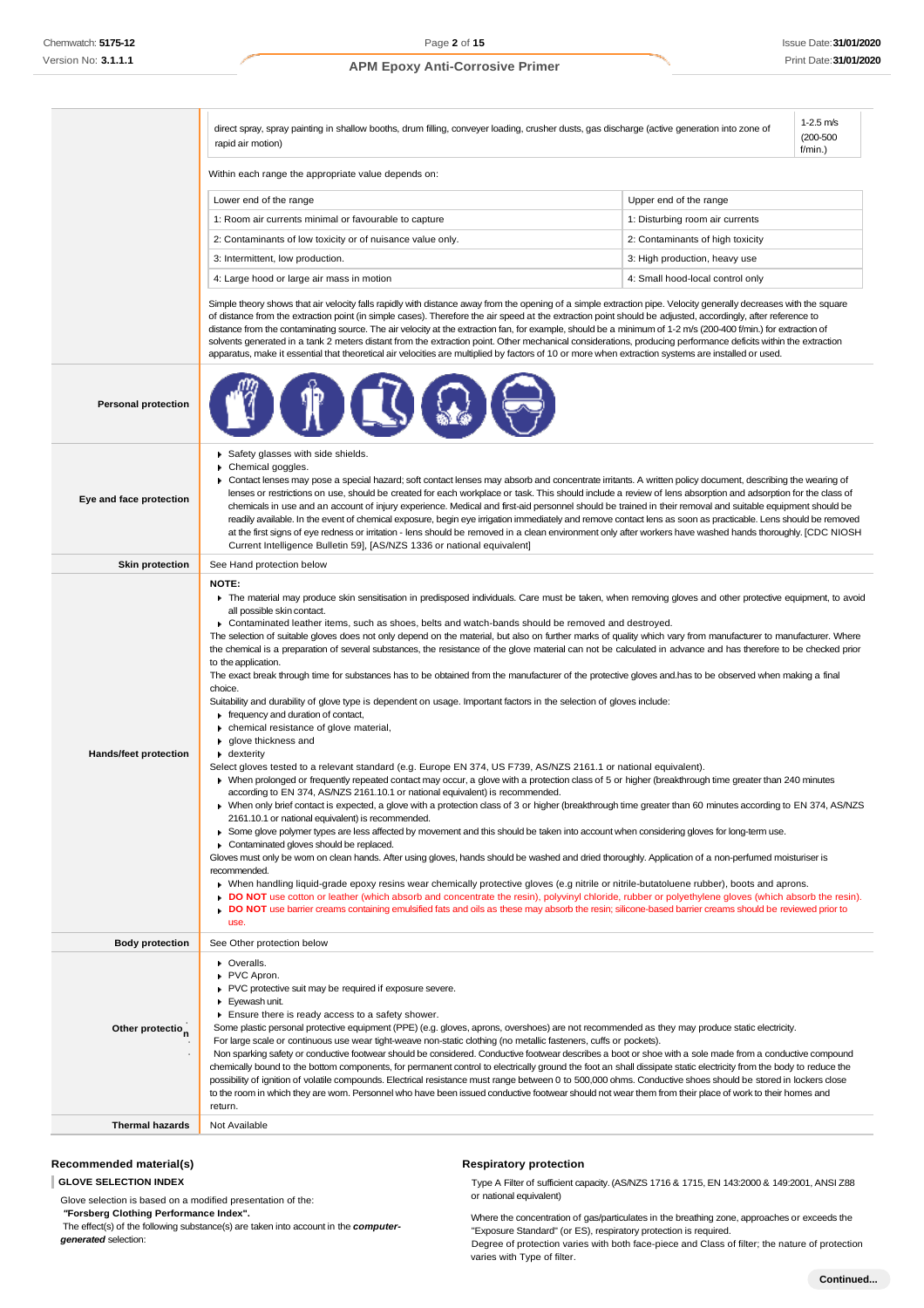APM Epoxy Anti-Corrosive Primer

| <b>Material</b>       | CPI    |
|-----------------------|--------|
| <b>BUTYL</b>          | C      |
| <b>BUTYL/NEOPRENE</b> | C      |
| <b>HYPALON</b>        | C      |
| NAT+NEOPR+NITRILE     | C      |
| <b>NATURAL RUBBER</b> | C      |
| NATURAL+NEOPRENE      | C      |
| <b>NEOPRENE</b>       | C      |
| NEOPRENE/NATURAL      | C      |
| <b>NITRILE</b>        | C      |
| NITRILE+PVC           | C      |
| PE                    | C      |
| PE/EVAL/PE            | C      |
| <b>PVA</b>            | C      |
| <b>PVC</b>            | C      |
| PVDC/PE/PVDC          | C      |
| <b>TEFLON</b>         | C      |
| <b>VITON</b>          | C      |
| ##methyl isobutyl     | ketone |

| <b>Required Minimum</b><br><b>Protection Factor</b> | Half-Face<br>Respirator | <b>Full-Face</b><br>Respirator | <b>Powered Air</b><br>Respirator |
|-----------------------------------------------------|-------------------------|--------------------------------|----------------------------------|
| up to $10 \times ES$                                | A-AUS / Class 1         | ٠                              | A-PAPR-AUS /<br>Class 1          |
| up to $50 \times ES$                                | Air-line*               | ۰                              | -                                |
| up to $100 \times ES$                               | ٠                       | $A-3$                          | -                                |
| $100 + x ES$                                        | ٠                       | Air-line**                     | $\overline{\phantom{a}}$         |

\* - Continuous-flow; \*\* - Continuous-flow or positive pressure demand

A(All classes) = Organic vapours, B AUS or B1 = Acid gasses, B2 = Acid gas or hydrogen cyanide(HCN), B3 = Acid gas or hydrogen cyanide(HCN), E = Sulfur dioxide(SO2), G = Agricultural chemicals,  $K =$  Ammonia(NH3), Hg = Mercury, NO = Oxides of nitrogen, MB = Methyl bromide,  $AX = Low$  boiling point organic compounds(below 65 degC)

\* CPI - Chemwatch Performance Index

A: Best Selection

B: Satisfactory; may degrade after 4 hours continuous immersion

C: Poor to Dangerous Choice for other than short term immersion

**NOTE**: As a series of factors will influence the actual performance of the glove, a final selection must be based on detailed observation. -

\* Where the glove is to be used on a short term, casual or infrequent basis, factors such as "feel" or convenience (e.g. disposability), may dictate a choice of gloves which might otherwise be unsuitable following long-term or frequent use. A qualified practitioner should be consulted.

### **SECTION 9 PHYSICAL AND CHEMICAL PROPERTIES**

### **Information on basic physical and chemical properties**

| Appearance                                      | White or coloured highly flammable liquid; does not mix with water. |                                                   |                |
|-------------------------------------------------|---------------------------------------------------------------------|---------------------------------------------------|----------------|
|                                                 |                                                                     |                                                   |                |
| <b>Physical state</b>                           | Liquid                                                              | Relative density (Water = 1)                      | $-1.28$        |
| Odour                                           | Not Available                                                       | <b>Partition coefficient</b><br>n-octanol / water | Not Available  |
| <b>Odour threshold</b>                          | Not Available                                                       | Auto-ignition temperature<br>$(^{\circ}C)$        | Not Available  |
| pH (as supplied)                                | Not Applicable                                                      | Decomposition<br>temperature                      | Not Available  |
| Melting point / freezing<br>point (°C)          | Not Available                                                       | <b>Viscosity (cSt)</b>                            | 85-90 KU       |
| Initial boiling point and<br>boiling range (°C) | Not Available                                                       | Molecular weight (g/mol)                          | Not Applicable |
| Flash point (°C)                                | 14                                                                  | <b>Taste</b>                                      | Not Available  |
| <b>Evaporation rate</b>                         | Not Available                                                       | <b>Explosive properties</b>                       | Not Available  |
| Flammability                                    | HIGHLY FLAMMABLE.                                                   | <b>Oxidising properties</b>                       | Not Available  |
| Upper Explosive Limit (%)                       | Not Available                                                       | Surface Tension (dyn/cm or<br>$mN/m$ )            | Not Available  |
| Lower Explosive Limit (%)                       | Not Available                                                       | <b>Volatile Component (%vol)</b>                  | 40-50          |
| Vapour pressure (kPa)                           | Not Available                                                       | Gas group                                         | Not Available  |
| Solubility in water (g/L)                       | Immiscible                                                          | pH as a solution (1%)                             | Not Applicable |
| Vapour density (Air = 1)                        | Not Available                                                       | VOC g/L                                           | Not Available  |

## **SECTION 10 STABILITY AND REACTIVITY**

| Reactivity                            | See section 7                                                                                                                    |
|---------------------------------------|----------------------------------------------------------------------------------------------------------------------------------|
| <b>Chemical stability</b>             | Unstable in the presence of incompatible materials.<br>Product is considered stable.<br>Hazardous polymerisation will not occur. |
| Possibility of hazardous<br>reactions | See section 7                                                                                                                    |
| <b>Conditions to avoid</b>            | See section 7                                                                                                                    |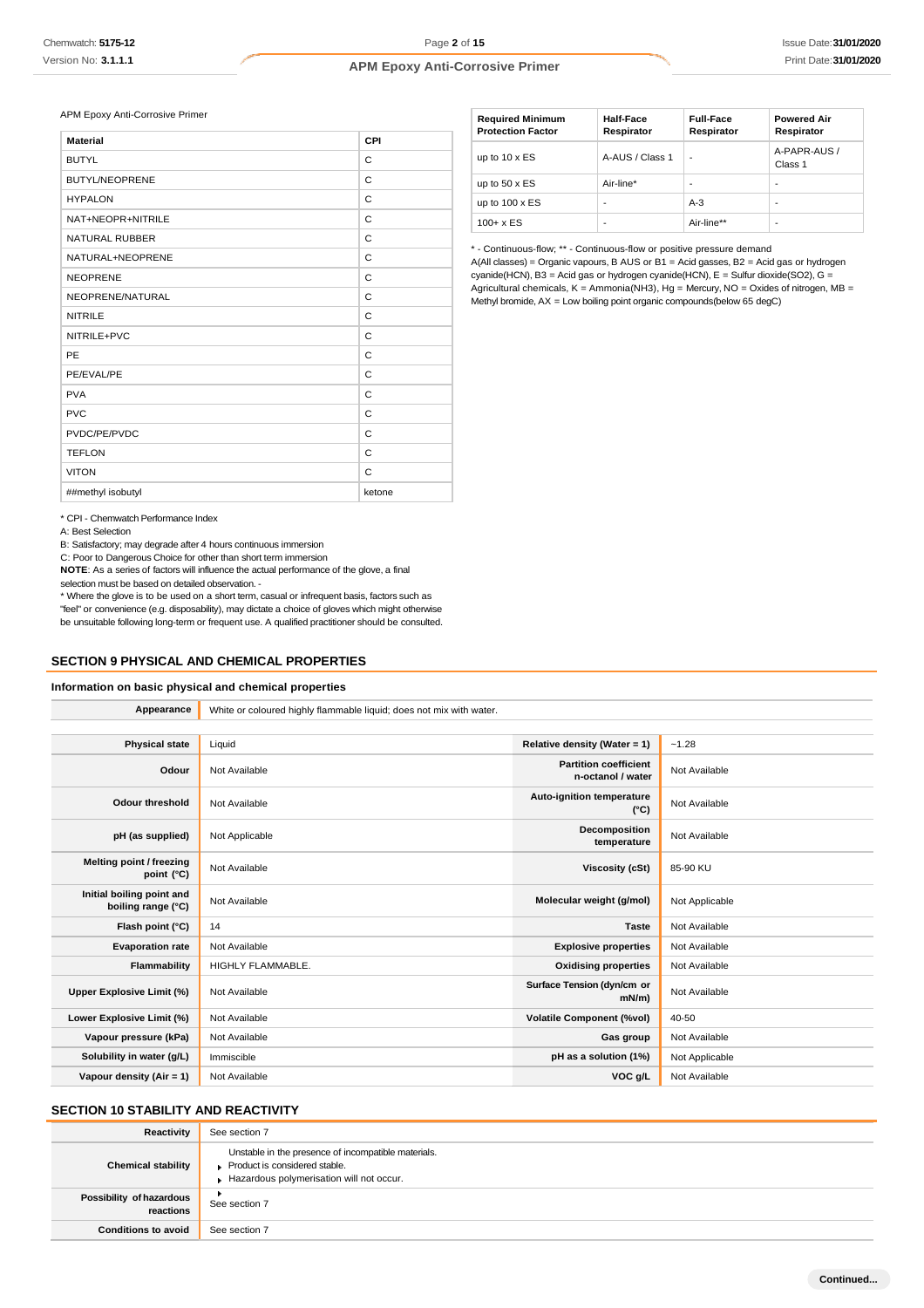Version No: **:** 

### **APM Epoxy Anti-Corrosive Primer**

**Hazardous decomposition**

**Incompatible materials** See section 7

**products** See section 5

### **SECTION 11 TOXICOLOGICAL INFORMATION**

### **Information on toxicological effects**

| Inhaled             | Inhalation of vapours or aerosols (mists, fumes), generated by the material during the course of normal handling, may be harmful.<br>The material can cause respiratory irritation in some persons. The body's response to such irritation can cause further lung damage.<br>In animal testing, exposure to aerosols of some reactive diluents (notably o-cresol glycidyl ether, CAS RN: 2210-79-9) has been reported to affect the adrenal<br>gland, central nervous system, kidney, liver, ovaries, spleen, testes, thymus, and respiratory tract.<br>On exposure to mixed trimethylbenzenes, some people may become nervous, tensed, anxious and have difficult breathing. There may be a reduction red blood<br>cells and bleeding abnormalities. There may also be drowsiness.<br>Headache, fatigue, tiredness, irritability and digestive disturbances (nausea, loss of appetite and bloating) are the most common symptoms of xylene<br>overexposure. Injury to the heart, liver, kidneys and nervous system has also been noted amongst workers.<br>Xylene is a central nervous system depressant                                                                                                                                                                                                                                                                                                                                                                                                                                                                                                                                                                                                                                                                                                                                                                                                                                                                                                                                                                                                                                                                                                                                                                                                                                                                                                                                                       |
|---------------------|-----------------------------------------------------------------------------------------------------------------------------------------------------------------------------------------------------------------------------------------------------------------------------------------------------------------------------------------------------------------------------------------------------------------------------------------------------------------------------------------------------------------------------------------------------------------------------------------------------------------------------------------------------------------------------------------------------------------------------------------------------------------------------------------------------------------------------------------------------------------------------------------------------------------------------------------------------------------------------------------------------------------------------------------------------------------------------------------------------------------------------------------------------------------------------------------------------------------------------------------------------------------------------------------------------------------------------------------------------------------------------------------------------------------------------------------------------------------------------------------------------------------------------------------------------------------------------------------------------------------------------------------------------------------------------------------------------------------------------------------------------------------------------------------------------------------------------------------------------------------------------------------------------------------------------------------------------------------------------------------------------------------------------------------------------------------------------------------------------------------------------------------------------------------------------------------------------------------------------------------------------------------------------------------------------------------------------------------------------------------------------------------------------------------------------------------------------------------|
| Ingestion           | Swallowing of the liquid may cause aspiration into the lungs with the risk of chemical pneumonitis; serious consequences may result. (ICSC13733)<br>Accidental ingestion of the material may be damaging to the health of the individual.<br>Male rats exposed to a single oral dose of bisphenol A diglycidyl ether (BADGE) at 750, 1000, and 2000 mg/kg/day showed a significantly increase in the<br>number of immature and maturing sperm on the testis. There were no significant differences with respect to sperm head count, sperm motility, and sperm<br>abnormality in the BADGE treatment groups<br>Reactive diluents exhibit a range of ingestion hazards. Small amounts swallowed incidental to normal handling operations are not likely to cause injury.<br>However, swallowing larger amounts may cause injury.                                                                                                                                                                                                                                                                                                                                                                                                                                                                                                                                                                                                                                                                                                                                                                                                                                                                                                                                                                                                                                                                                                                                                                                                                                                                                                                                                                                                                                                                                                                                                                                                                                 |
| <b>Skin Contact</b> | Skin contact with the material may be harmful; systemic effects may result following absorption.<br>This material can cause inflammation of the skin on contact in some persons.<br>The material may accentuate any pre-existing dermatitis condition<br>Bisphenol A diglycidyl ether (BADGE) may produce contact dermatitis characterised by erythema and oedema, with weeping followed by crusting and scaling.<br>A liquid resin with a molecular weight of 350 produced severe skin irritation in rabbits when applied daily for 4 hours over 20 days.<br>Following the initial contact there may be a discrete erythematous lesion, confined to the point of contact, which may persist for 48 hours to 10 days; the<br>erythema may give way to a papular, vesicular rash with scaling.<br>In animals uncured resin produces moderate ante-mortem depression, loss of body weight and diarrhoea. Local irritation, inflammation and death resulting<br>from respiratory system depression are recorded. Higher molecular weight resins generally produce lower toxicity.<br>Skin contact with reactive diluents may cause slight to moderate irritation with local redness. Repeated or prolonged skin contact may cause burns.<br>Open cuts, abraded or irritated skin should not be exposed to this material<br>Entry into the blood-stream, through, for example, cuts, abrasions or lesions, may produce systemic injury with harmful effects. Examine the skin prior to the use<br>of the material and ensure that any external damage is suitably protected.                                                                                                                                                                                                                                                                                                                                                                                                                                                                                                                                                                                                                                                                                                                                                                                                                                                                                        |
| Eye                 | This material can cause eye irritation and damage in some persons.<br>Eye contact with reactive diluents may cause slight to severe irritation with the possibility of chemical burns or moderate to severe corneal injury.                                                                                                                                                                                                                                                                                                                                                                                                                                                                                                                                                                                                                                                                                                                                                                                                                                                                                                                                                                                                                                                                                                                                                                                                                                                                                                                                                                                                                                                                                                                                                                                                                                                                                                                                                                                                                                                                                                                                                                                                                                                                                                                                                                                                                                     |
| Chronic             | Long-term exposure to respiratory irritants may result in disease of the airways involving difficult breathing and related systemic problems.<br>Skin contact with the material is more likely to cause a sensitisation reaction in some persons compared to the general population.<br>Substance accumulation, in the human body, may occur and may cause some concern following repeated or long-term occupational exposure.<br>There is some evidence that inhaling this product is more likely to cause a sensitisation reaction in some persons compared to the general population.<br>There is some evidence from animal testing that exposure to this material may result in toxic effects to the unborn baby.<br>Bisphenol A diglycidyl ethers (BADGEs) produce sensitisation dermatitis characterised by a papular, vesicular eczema with considerable itching of the back of<br>the hand, the forearm and face and neck. This lesion may persist for 10-14 days after withdrawal from exposure and recur immediately on re-exposure. This<br>dermatitis may persist for longer periods following each exposure but is unlikely to become more intense. Lesions may develop a brownish colour and scaling<br>occurs frequently. Lower molecular weight species produce sensitisation more readily.<br>In mice technical grades of bisphenol A diglycidyl ether produced epidermal tumours and a small increase in the incidence kidney tumours in males and of<br>lymphoreticular/haematopoietic tumours in females. Subcutaneous injection produced a small number of fibrosarcomas in rats.<br>For some reactive diluents, prolonged or repeated skin contact may result in absorption of potentially harmful amounts or allergic skin reactions<br>Exposure to some reactive diluents (notably neopentylglycol diglycidyl ether, CAS RN:17557-23-2) has caused cancer in some animal testing.<br>Glycidyl ethers can cause genetic damage and cancer.<br>Women exposed to xylene in the first 3 months of pregnancy showed a slightly increased risk of miscarriage and birth defects. Evaluation of workers chronically<br>exposed to xylene has demonstrated lack of genetic toxicity.<br>There has been some concern that this material can cause cancer or mutations but there is not enough data to make an assessment.<br>Exposure to the material for prolonged periods may cause physical defects in the developing embryo (teratogenesis). |

| <b>APM Epoxy Anti-Corrosive</b> | <b>TOXICITY</b>                                   | <b>IRRITATION</b>                 |
|---------------------------------|---------------------------------------------------|-----------------------------------|
| Primer                          | Not Available                                     | Not Available                     |
|                                 | <b>TOXICITY</b>                                   | <b>IRRITATION</b>                 |
| bisphenol A/ bisphenol A        | dermal (rat) LD50: >2000 mg/kg <sup>*[2]</sup>    | Not Available                     |
| diglycidyl ether polymer        | Oral (rat) LD50: >2000 mg/kg <sup>*[2]</sup>      |                                   |
|                                 | <b>TOXICITY</b>                                   | <b>IRRITATION</b>                 |
| xylene                          | Dermal (rabbit) LD50: >1700 mg/kg <sup>[2]</sup>  | Eye (human): 200 ppm irritant     |
|                                 | Inhalation (rat) LC50: 5000 ppm/4h <sup>[2]</sup> | Eye (rabbit): 5 mg/24h SEVERE     |
|                                 | Oral (rat) LD50: 4300 mg/kgt <sup>[2]</sup>       | Eye (rabbit): 87 mg mild          |
|                                 |                                                   | Skin (rabbit):500 mg/24h moderate |
|                                 | <b>TOXICITY</b>                                   | <b>IRRITATION</b>                 |
|                                 | Dermal (rabbit) LD50: >16000 mg/kg <sup>[1]</sup> | Eye (human): 200 ppm/15m          |
| methyl isobutyl ketone          | Oral (rat) LD50: 2984 mg/kg[1]                    | Eye (rabbit): 40 mg - SEVERE      |
|                                 |                                                   | Eye (rabbit): 500 mg/24h - mild   |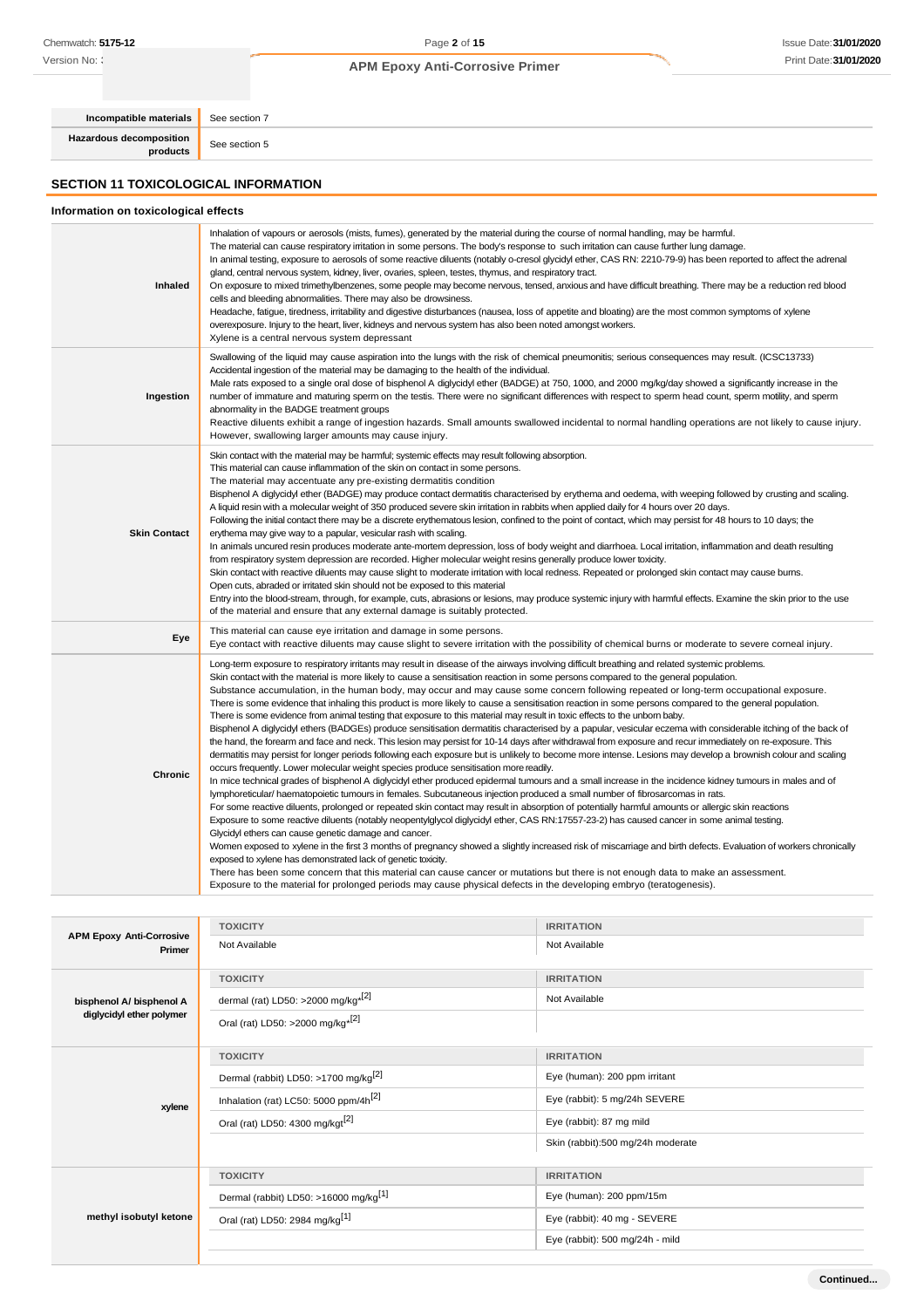**BISPHENOL A/ BISPHENOL A DIGLYCIDYL ETHER POLYMER**

#### **APM Epoxy Anti-Corrosive Primer**

|                         |                                                                                                                                                                                                                                                                                                                                                                                                                                                                                                                                                                                                                                                                                                                                                                                                                                                                                                                                                                                                                                                                                                                                                                                                                                                                                                                                                                                                                                                                                     | Skin (rabbit): 500 mg/24h - mild   |
|-------------------------|-------------------------------------------------------------------------------------------------------------------------------------------------------------------------------------------------------------------------------------------------------------------------------------------------------------------------------------------------------------------------------------------------------------------------------------------------------------------------------------------------------------------------------------------------------------------------------------------------------------------------------------------------------------------------------------------------------------------------------------------------------------------------------------------------------------------------------------------------------------------------------------------------------------------------------------------------------------------------------------------------------------------------------------------------------------------------------------------------------------------------------------------------------------------------------------------------------------------------------------------------------------------------------------------------------------------------------------------------------------------------------------------------------------------------------------------------------------------------------------|------------------------------------|
|                         | <b>TOXICITY</b>                                                                                                                                                                                                                                                                                                                                                                                                                                                                                                                                                                                                                                                                                                                                                                                                                                                                                                                                                                                                                                                                                                                                                                                                                                                                                                                                                                                                                                                                     | <b>IRRITATION</b>                  |
|                         | Dermal (rabbit) LD50: 3434.4 mg/kg <sup>[1]</sup>                                                                                                                                                                                                                                                                                                                                                                                                                                                                                                                                                                                                                                                                                                                                                                                                                                                                                                                                                                                                                                                                                                                                                                                                                                                                                                                                                                                                                                   | Eye (human): 50 ppm - irritant     |
| n-butanol               | Inhalation (rat) LC50: 24 mg/L/4H[2]                                                                                                                                                                                                                                                                                                                                                                                                                                                                                                                                                                                                                                                                                                                                                                                                                                                                                                                                                                                                                                                                                                                                                                                                                                                                                                                                                                                                                                                | Eye (rabbit): 1.6 mg-SEVERE        |
|                         | Inhalation (rat) LC50: 8000 ppm/4hE[2]                                                                                                                                                                                                                                                                                                                                                                                                                                                                                                                                                                                                                                                                                                                                                                                                                                                                                                                                                                                                                                                                                                                                                                                                                                                                                                                                                                                                                                              | Eye (rabbit): 24 mg/24h-SEVERE     |
|                         | Oral (rat) LD50: 2292.3 mg/kg <sup>[1]</sup>                                                                                                                                                                                                                                                                                                                                                                                                                                                                                                                                                                                                                                                                                                                                                                                                                                                                                                                                                                                                                                                                                                                                                                                                                                                                                                                                                                                                                                        | Skin (rabbit): 405 mg/24h-moderate |
|                         | <b>TOXICITY</b>                                                                                                                                                                                                                                                                                                                                                                                                                                                                                                                                                                                                                                                                                                                                                                                                                                                                                                                                                                                                                                                                                                                                                                                                                                                                                                                                                                                                                                                                     | <b>IRRITATION</b>                  |
| C9-aromatic hydrocarbon | Dermal (rabbit) LD50: >1900 mg/kg <sup>[1]</sup>                                                                                                                                                                                                                                                                                                                                                                                                                                                                                                                                                                                                                                                                                                                                                                                                                                                                                                                                                                                                                                                                                                                                                                                                                                                                                                                                                                                                                                    | Not Available                      |
| solvent                 | Inhalation (rat) LC50: >3670 ppm/8 h *[2]                                                                                                                                                                                                                                                                                                                                                                                                                                                                                                                                                                                                                                                                                                                                                                                                                                                                                                                                                                                                                                                                                                                                                                                                                                                                                                                                                                                                                                           |                                    |
|                         | Oral (rat) LD50: >4500 mg/kg <sup>[1]</sup>                                                                                                                                                                                                                                                                                                                                                                                                                                                                                                                                                                                                                                                                                                                                                                                                                                                                                                                                                                                                                                                                                                                                                                                                                                                                                                                                                                                                                                         |                                    |
| Legend:                 | 1. Value obtained from Europe ECHA Registered Substances - Acute toxicity 2.* Value obtained from manufacturer's SDS. Unless otherwise specified data<br>extracted from RTECS - Register of Toxic Effect of chemical Substances                                                                                                                                                                                                                                                                                                                                                                                                                                                                                                                                                                                                                                                                                                                                                                                                                                                                                                                                                                                                                                                                                                                                                                                                                                                     |                                    |
|                         | The following information refers to contact allergens as a group and may not be specific to this product.<br>Contact allergies quickly manifest themselves as contact eczema, more rarely as urticaria or Quincke's oedema. The pathogenesis of contact eczema<br>involves a cell-mediated (T lymphocytes) immune reaction of the delayed type. Other allergic skin reactions, e.g. contact urticaria, involve antibody-<br>mediated immune reactions. The significance of the contact allergen is not simply determined by its sensitisation potential: the distribution of the substance<br>and the opportunities for contact with it are equally important. A weakly sensitising substance which is widely distributed can be a more important allergen<br>than one with stronger sensitising potential with which few individuals come into contact. From a clinical point of view, substances are noteworthy if they<br>produce an allergic test reaction in more than 1% of the persons tested.<br>Asthma-like symptoms may continue for months or even years after exposure to the material ceases. This may be due to a non-allergenic condition known<br>as reactive airways dysfunction syndrome (RADS) which can occur following exposure to high levels of highly irritating compound. Key criteria for the<br>diagnosis of RADS include the absence of preceding respiratory disease, in a non-atopic individual, with abrupt onset of persistent asthma-like symptoms |                                    |

Bisphenols promoted cell proliferation and increased the synthesis and secretion of cell type-specific proteins. When ranked by proliferative potency, the longer the alkyl substituent at the bridging carbon, the lower the concentration needed for maximal cell yield; the most active compound contained two propyl chains at the bridging carbon. Bisphenols with two hydroxyl groups in the para position and an angular configuration are suitable for appropriate hydrogen bonding to the acceptor site of the oestrogen receptor.

In mice, dermal application of bisphenol A diglycidyl ether (BADGE) (1, 10, or 100 mg/kg) for 13 weeks produced mild to moderate chronic active dermatitis. At the high dose, spongiosis and epidermal micro abscess formation were observed. In rats, dermal application of BADGE (10, 100, or 1000 mg/kg) for 13 weeks resulted in a decrease in body weight at the high dose. The no-observable effect level (NOEL) for dermal exposure was 100 mg/kg for both sexes. In a separate study, application of BADGE (same doses) five times per week for ~13 weeks not only caused a decrease in body weight but also produced chronic dermatitis at all dose levels in males and at >100 mg/kg in females (as well as in a satellite group of females given 1000 mg/kg). **Reproductive and Developmental Toxicity**: BADGE (50, 540, or 750 mg/kg) administered to rats via gavage for 14 weeks (P1) or 12 weeks (P2) produced decreased body weight in all males at the mid dose and in both males and females at the high dose, but had no reproductive effects. The NOEL for reproductive effects was 750 mg/kg.

**Carcinogenicity:** IARC concluded that "there is limited evidence for the carcinogenicity of bisphenol A diglycidyl ether in experimental animals." Its overall evaluation was "Bisphenol A diglycidyl ether is not classifiable as to its carcinogenicity to humans (Group 3).

In a lifetime tumourigenicity study in which 90-day-old C3H mice received three dermal applications per week of BADGE (undiluted dose) for 23 months, only one out of 32 animals developed a papilloma after 16 months. A retest, in which skin paintings were done for 27 months, however, produced no tumours (Weil et al., 1963). In another lifetime skin-painting study, BADGE (dose n.p.) was also reported to be noncarcinogenic to the skin of C3H mice; it was, however, weakly carcinogenic to the skin of C57BL/6 mice (Holland et al., 1979; cited by Canter et al., 1986). In a two-year bioassay, female Fisher 344 rats dermally exposed to BADGE (1, 100, or 1000 mg/kg) showed no evidence of dermal carcinogenicity but did have low incidences of tumours in the oral cavity (U.S. EPA,1997).

**Genotoxicity**: In S. typhimurium strains TA100 and TA1535, BADGE (10-10,000 ug/plate) was mutagenic with and without S9; negative results were obtained in TA98 and TA1537 (Canter et al., 1986; Pullin, 1977). In a spot test, BADGE (0.05 or 10.00 mg) failed to show mutagenicity in strains TA98 and TA100 (Wade et al., 1979). Negative results were also obtained in the body fluid test using urine of female BDF and ICR mice (1000 mg/kg BADGE), the mouse host-mediated assay (1000 mg/kg), micronucleus test (1000 mg/kg), and dominant lethal assay (~3000 mg/kg). **Immunotoxicity:** Intracutaneous injection of diluted BADGE (0.1 mL) three times per week on alternate days (total of 8 injections) followed by a three-week incubation period and a challenge dose produced sensitisation in 19 of 20 guinea pigs

**Consumer exposure** to BADGE is almost exclusively from migration of BADGE from can coatings into food. Using a worst-case scenario that assumes BADGE migrates at the same level into all types of food, the estimated per capita daily intake for a 60-kg individual is approximately 0.16 ug/kg body weight/day. A review of one- and two-generation reproduction studies and developmental investigations found no evidence of reproductive or endocrine toxicity, the upper ranges of dosing being determined by maternal toxicity. The lack of endocrine toxicity in the reproductive and developmental toxicological tests is supported by negative results from both in vivo and in vitro assays designed specifically to detect oestrogenic and androgenic properties of BADGE. An examination of data from sub-chronic and chronic toxicological studies support a NOAEL of 50 mg/ kg/body weight day from the 90-day study, and a NOAEL of 15 mg/kg body weigh/day (male rats) from the 2-year carcinogenicity study. Both NOAELS are considered appropriate for risk assessment. Comparing the estimated daily human intake of 0.16 ug/kg body weight/day with the NOAELS of 50 and 15 mg/kg body weight/day shows human exposure to BADGE from can coatings is between 250,000 and 100,000-fold lower than the NOAELs from the most sensitive toxicology tests. These large margins of safety together with lack of reproductive, developmental, endocrine and carcinogenic effects supports the continued use of BADGE for use in articles intended to come into contact with foodstuffs.

\*Hexion MSDS Epikote 1001

-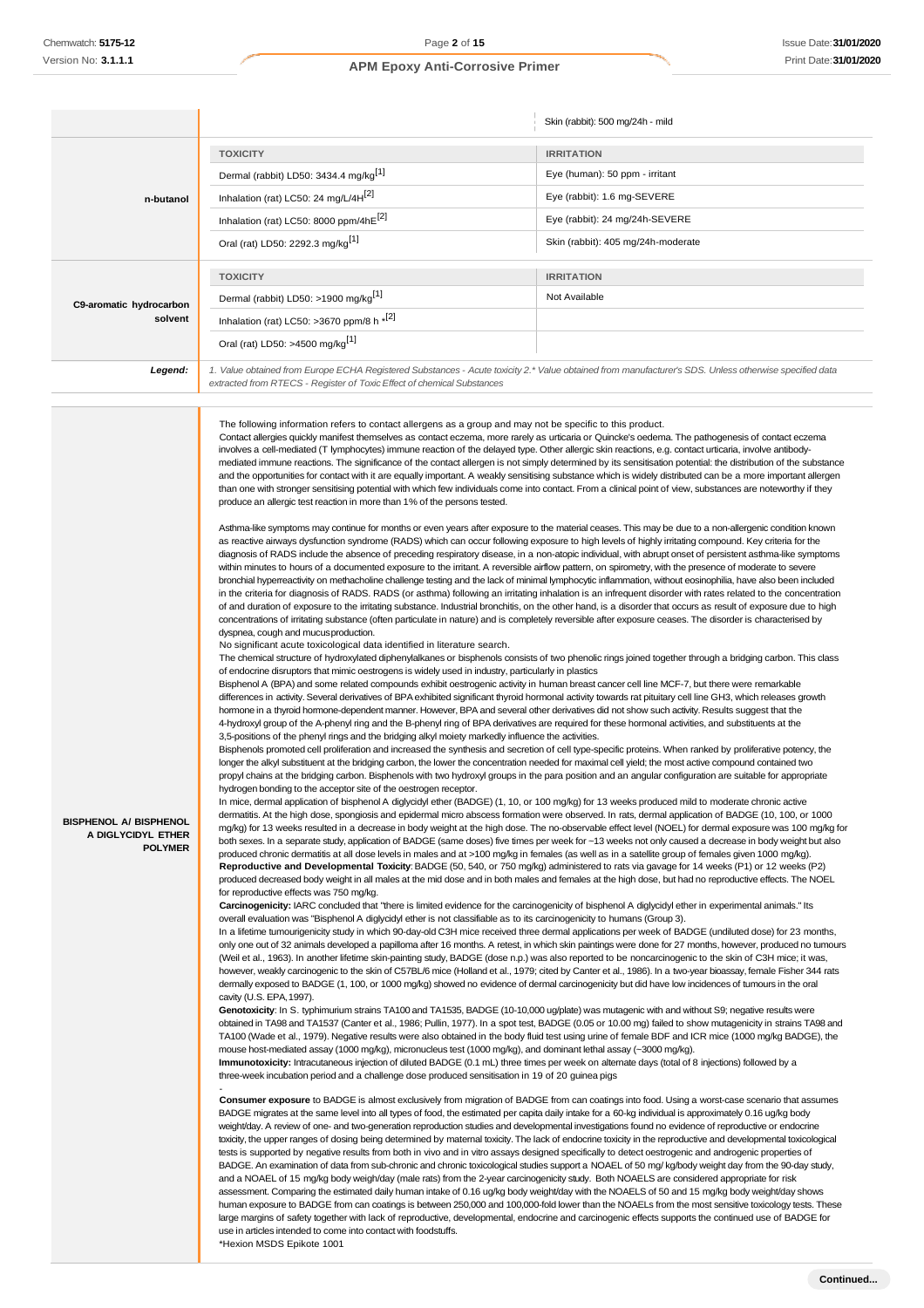| <b>XYLENE</b>                                    | The material may produce severe irritation to the eye causing pronounced inflammation. Repeated or prolonged exposure to irritants may produce<br>conjunctivitis.<br>The material may cause skin irritation after prolonged or repeated exposure and may produce on contact skin redness, swelling, the production of vesicles,<br>scaling and thickening of the skin.<br>The substance is classified by IARC as Group 3:<br>NOT classifiable as to its carcinogenicity to humans.<br>Evidence of carcinogenicity may be inadequate or limited in animal testing.<br>Reproductive effector in rats                                                                                                                                                                                                                                                                                                                                                                                                                                                                                                                                                                                                                                                                                                                                                                                                                                                                                                                                                                                                                                                                                                                                                                                                                                                                                                                                                                                                                                                                                                                                                                                                                                                                                                                                                                                                                                                                                                                                                                                                                                                                                                                                                                                                                                                                                                                                                                                                                                                                                                                                                                                                                                                                                                                                                                                                                                                                                                                                                                                                                                                                                                                                                                                                                                                                                                                                                                                                                                                                                                                                                                                                                                                                                                                                                                                                                                                                                                                                                                                                                                                                                                                                                                                                                                                                                                                                                                                                                                                                                                                                                                                                                                                                                                                                                                |
|--------------------------------------------------|-------------------------------------------------------------------------------------------------------------------------------------------------------------------------------------------------------------------------------------------------------------------------------------------------------------------------------------------------------------------------------------------------------------------------------------------------------------------------------------------------------------------------------------------------------------------------------------------------------------------------------------------------------------------------------------------------------------------------------------------------------------------------------------------------------------------------------------------------------------------------------------------------------------------------------------------------------------------------------------------------------------------------------------------------------------------------------------------------------------------------------------------------------------------------------------------------------------------------------------------------------------------------------------------------------------------------------------------------------------------------------------------------------------------------------------------------------------------------------------------------------------------------------------------------------------------------------------------------------------------------------------------------------------------------------------------------------------------------------------------------------------------------------------------------------------------------------------------------------------------------------------------------------------------------------------------------------------------------------------------------------------------------------------------------------------------------------------------------------------------------------------------------------------------------------------------------------------------------------------------------------------------------------------------------------------------------------------------------------------------------------------------------------------------------------------------------------------------------------------------------------------------------------------------------------------------------------------------------------------------------------------------------------------------------------------------------------------------------------------------------------------------------------------------------------------------------------------------------------------------------------------------------------------------------------------------------------------------------------------------------------------------------------------------------------------------------------------------------------------------------------------------------------------------------------------------------------------------------------------------------------------------------------------------------------------------------------------------------------------------------------------------------------------------------------------------------------------------------------------------------------------------------------------------------------------------------------------------------------------------------------------------------------------------------------------------------------------------------------------------------------------------------------------------------------------------------------------------------------------------------------------------------------------------------------------------------------------------------------------------------------------------------------------------------------------------------------------------------------------------------------------------------------------------------------------------------------------------------------------------------------------------------------------------------------------------------------------------------------------------------------------------------------------------------------------------------------------------------------------------------------------------------------------------------------------------------------------------------------------------------------------------------------------------------------------------------------------------------------------------------------------------------------------------------------------------------------------------------------------------------------------------------------------------------------------------------------------------------------------------------------------------------------------------------------------------------------------------------------------------------------------------------------------------------------------------------------------------------------------------------------------------------------------------------------------------------------------------------------------------|
| <b>METHYL ISOBUTYL</b><br><b>KETONE</b>          | Asthma-like symptoms may continue for months or even years after exposure to the material ceases. This may be due to a non-allergenic condition known<br>as reactive airways dysfunction syndrome (RADS) which can occur following exposure to high levels of highly irritating compound. Key criteria for the<br>diagnosis of RADS include the absence of preceding respiratory disease, in a non-atopic individual, with abrupt onset of persistent asthma-like symptoms<br>within minutes to hours of a documented exposure to the irritant. A reversible airflow pattern, on spirometry, with the presence of moderate to severe<br>bronchial hyperreactivity on methacholine challenge testing and the lack of minimal lymphocytic inflammation, without eosinophilia, have also been included<br>in the criteria for diagnosis of RADS. RADS (or asthma) following an irritating inhalation is an infrequent disorder with rates related to the concentration<br>of and duration of exposure to the irritating substance. Industrial bronchitis, on the other hand, is a disorder that occurs as result of exposure due to high<br>concentrations of irritating substance (often particulate in nature) and is completely reversible after exposure ceases. The disorder is characterised by<br>dyspnea, cough and mucus production.<br>The material may cause skin irritation after prolonged or repeated exposure and may produce on contact skin redness, swelling, the production of vesicles,<br>scaling and thickening of the skin.<br>MIBK is primarily absorbed by the lungs in animals and humans but can be absorbed by the skin, stomach and gut. If inhaled, it may be found in the brain,<br>liver, lung, vitreous fluid, kidney and blood. Oral and respiratory routes of exposure are of minimal effect with changes seen only in the liver and kidney.<br>MIBK does not cause genetic damage or harm the foetus or offspring, and has low toxicity to aquatic organisms.                                                                                                                                                                                                                                                                                                                                                                                                                                                                                                                                                                                                                                                                                                                                                                                                                                                                                                                                                                                                                                                                                                                                                                                                                                                                                                                                                                                                                                                                                                                                                                                                                                                                                                                                                                                                                                                                                                                                                                                                                                                                                                                                                                                                                                                                                                                                                                                                                                                                                                                                                                                                                                                                                                                                                                                                                                                                                                                                                                                                                                                                                                                                                                                                                                                                                                                                                                    |
| <b>N-BUTANOL</b>                                 | Asthma-like symptoms may continue for months or even years after exposure to the material ceases. This may be due to a non-allergenic condition known<br>as reactive airways dysfunction syndrome (RADS) which can occur following exposure to high levels of highly irritating compound. Key criteria for the<br>diagnosis of RADS include the absence of preceding respiratory disease, in a non-atopic individual, with abrupt onset of persistent asthma-like symptoms<br>within minutes to hours of a documented exposure to the irritant. A reversible airflow pattern, on spirometry, with the presence of moderate to severe<br>bronchial hyperreactivity on methacholine challenge testing and the lack of minimal lymphocytic inflammation, without eosinophilia, have also been included<br>in the criteria for diagnosis of RADS. RADS (or asthma) following an irritating inhalation is an infrequent disorder with rates related to the concentration<br>of and duration of exposure to the irritating substance. Industrial bronchitis, on the other hand, is a disorder that occurs as result of exposure due to high<br>concentrations of irritating substance (often particulate in nature) and is completely reversible after exposure ceases. The disorder is characterised by<br>dyspnea, cough and mucus production.<br>The material may produce severe irritation to the eye causing pronounced inflammation. Repeated or prolonged exposure to irritants may produce<br>conjunctivitis.<br>The material may cause skin irritation after prolonged or repeated exposure and may produce on contact skin redness, swelling, the production of vesicles,<br>scaling and thickening of the skin.<br>for n-butanol<br>Acute toxicity: n-Butanol (BA) was only slightly toxic to experimental animals following acute oral, dermal, or inhalation exposure. The acute oral LD50<br>values for female rats ranged from 790 to 4360 mg/kg. Different strains of rat were used in each of four studies, which may account for the variability. Oral<br>LD50 values for mice, rabbits, hamsters, dogs, and male rats all fell within the same range. The rat inhalation LC0 of 8000 ppm (24000 mg/m3) indicates<br>very low inhalation toxicity (no lethality at 8000 ppm). The rabbit dermal LD50 was 3402 mg/kg, indicating that BA can penetrate the skin, but not very readily.<br>Animal experiments and human experience indicate that BA is, at most, moderately irritating to the skin, but it is a severe eye irritant. These effects are<br>most likely due to BA's localised defatting and drying characteristics. Although no animal data are available, human studies and experience show that BA is<br>not likely to be a skin sensitiser.<br>The median odor threshold for BA (0.17 ppm) is well below the lowest nasal irritation threshold in humans (289 ppm), allowing warning of possible<br>chemical exposure prior to nasal irritation occurring. Human studies are complicated by the odor characteristics of the material, as the odor threshold is<br>well below the levels at which irritation is observed.<br>Repeat dose toxicity: An in vivo toxicokinetics study confirmed the rapid metabolism of n-butyl acetate (BAc) to BA. Hydrolysis of BAc in blood and brain<br>was estimated to be 99 percent complete within<br>2.7 minutes (elimination t1/2 = 0.41 minute). Thus, organisms exposed to BAc can experience appreciable tissue concentrations of BA. In this way, the<br>results of toxicity studies with BAc can be used as supplemental, surrogate<br>data to provide information on the toxicity of BA.<br>A thirteen-week, subchronic exposure to BAc, the metabolic precursor of BA, produced transient hypoactivity (during exposure only) at 1500 and 3000 ppm<br>(7185 and 14370 mg/m3) along with decreased body weight and food consumption, but no post exposure neurotoxicity even at 3000 ppm. A concurrent<br>subchronic neurotoxicity study under the same exposure conditions showed no evidence of cumulative neurotoxicity based upon functional observational<br>battery endpoints, quantitative motor activity, neuropathology and scheduled-controlled operant behavior endpoints. A no observable effect level (NOAEL) of<br>500 ppm (2395 mg/m3) was reported for systemic effects in rats, and a NOAEL of 3000 ppm (14370 mg/m3) was reported for post exposure neurotoxicity in<br>rats.<br>Reproductive toxicity: Several studies indicate that BA is not a reproductive toxicant.<br>Female rats exposed to 6000 ppm (18000 mg/m3) BA throughout gestation and male rats exposed to 6000 ppm (18000 mg/m3) BA for six weeks prior to<br>mating showed no effects on fertility or pregnancy rate. Male rats given BA at 533 mg/kg/day for 5 days had no testicular toxicity.<br>Developmental toxicity: BA produced only mild foetotoxicity and developmental alterations at or near the matemally toxic (even lethal) dose of 8000 ppm<br>(24000 mg/m3) throughout gestation.<br>Genotoxicity: An entire battery of negative in vitro tests and a negative in vivo micronucleus test indicate that BA is not genotoxic.<br>Carcinogenicity: Based upon the battery of negative mutagenicity and clastogenicity findings, BA presents a very small potential for carcinogenicity. |
| <b>C9-AROMATIC</b><br><b>HYDROCARBON SOLVENT</b> | Asthma-like symptoms may continue for months or even years after exposure to the material ceases. This may be due to a non-allergenic condition known<br>as reactive airways dysfunction syndrome (RADS) which can occur following exposure to high levels of highly irritating compound. Key criteria for the<br>diagnosis of RADS include the absence of preceding respiratory disease, in a non-atopic individual, with abrupt onset of persistent asthma-like symptoms<br>within minutes to hours of a documented exposure to the irritant. A reversible airflow pattern, on spirometry, with the presence of moderate to severe<br>bronchial hyperreactivity on methacholine challenge testing and the lack of minimal lymphocytic inflammation, without eosinophilia, have also been included<br>in the criteria for diagnosis of RADS. RADS (or asthma) following an irritating inhalation is an infrequent disorder with rates related to the concentration<br>of and duration of exposure to the irritating substance. Industrial bronchitis, on the other hand, is a disorder that occurs as result of exposure due to high<br>concentrations of irritating substance (often particulate in nature) and is completely reversible after exposure ceases. The disorder is characterised by<br>dyspnea, cough and mucus production.<br>For trimethylbenzenes:<br>Absorption of 1,2,4-trimethylbenzene occurs after oral, inhalation, or dermal exposure. Occupationally, inhalation and dermal exposures are the most<br>important routes of absorption although systemic intoxication from dermal absorption is not likely to occur due to the dermal irritation caused by the<br>chemical prompting quick removal. Following oral administration of the chemical to rats, 62.6% of the dose was recovered as urinary metabolites<br>indicating substantial absorption . 1,2,4-Trimethylbenzene is lipophilic and may accumulate in fat and fatty tissues. In the blood stream, approximately 85%                                                                                                                                                                                                                                                                                                                                                                                                                                                                                                                                                                                                                                                                                                                                                                                                                                                                                                                                                                                                                                                                                                                                                                                                                                                                                                                                                                                                                                                                                                                                                                                                                                                                                                                                                                                                                                                                                                                                                                                                                                                                                                                                                                                                                                                                                                                                                                                                                                                                                                                                                                                                                                                                                                                                                                                                                                                                                                                                                                                                                                                                                                                                                                                                                                                                                                                                                         |

of the chemical is bound to red blood cells Metabolism occurs by side-chain oxidation to form alcohols and carboxylic acids which are then conjugated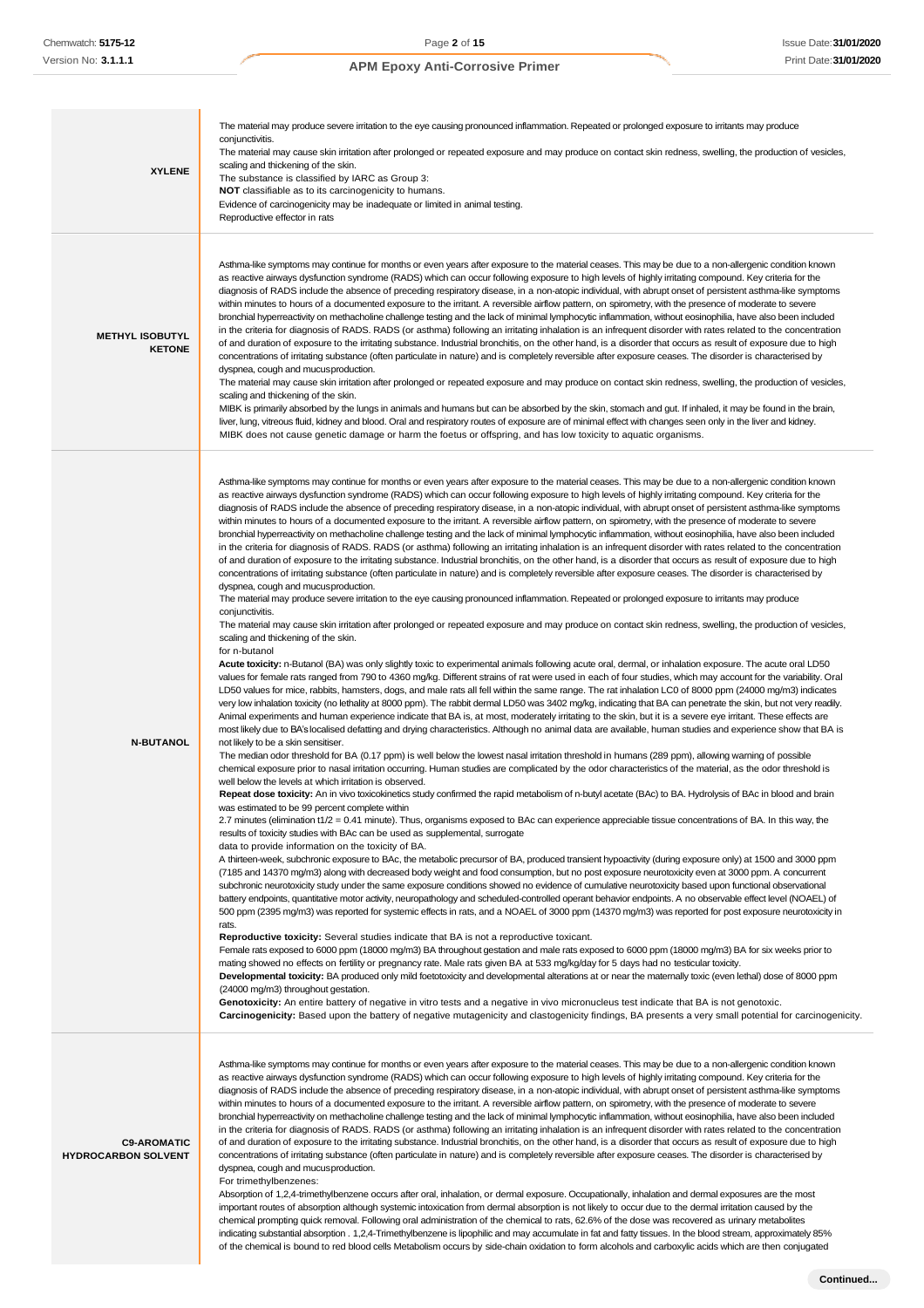with glucuronic acid, glycine, or sulfates for urinary excretion . After a single oral dose to rats of 1200 mg/kg, urinary metabolites consisted of approximately 43.2% glycine, 6.6% glucuronic, and 12.9% sulfuric acid conjugates . The two principle metabolites excreted by rabbits after oral administration of 438 mg/kg/day for 5 days were 2,4-dimethylbenzoic acid and 3,4-dimethylhippuric acid . The major routes of excretion of 1,2,4-trimethylbenzene are exhalation of parent compound and elimination of urinary metabolites. Half-times for urinary metabolites were reported as 9.5 hours for glycine, 22.9 hours for glucuronide, and 37.6 hours for sulfuric acidconjugates.

**Acute Toxicity** Direct contact with liquid 1,2,4-trimethylbenzene is irritating to the skin and breathing the vapor is irritating to the respiratory tract causing pneumonitis. Breathing high concentrations of the chemical vapor causes headache, fatigue, and drowsiness. In humans liquid 1,2,4-trimethylbenzene is irritating to the skin and inhalation of vapor causes chemical pneumonitis . High concentrations of vapor (5000-9000 ppm) cause headache, fatigue, and drowsiness . The concentration of 5000 ppm is roughly equivalent to a total of 221 mg/kg assuming a 30 minute exposure period (see end note 1). 2. Animals - Mice exposed to 8130-9140 ppm 1,2,4-trimethylbenzene (no duration given) had loss of righting response and loss of reflexes Direct dermal contact with the chemical (no species given) causes vasodilation, erythema, and irritation (U.S. EPA ). Seven of 10 rats died after an oral dose of 2.5 mL of a mixture of trimethylbenzenes in olive oil (average dose approximately 4.4 g/kg) . Rats and mice were exposed by inhalation to a coal tar distillate containing about 70% 1,3,5- and 1,2,4-trimethylbenzene; no pathological changes were noted in either species after exposure to 1800-2000 ppm for up to 48 continuous hours, or in rats after 14 exposures of 8 hours each at the same exposure levels . No effects were reported for rats exposed to a mixture of trimethyl- benzenes at 1700 ppm for 10 to 21 days

**Neurotoxicity** 1,2,4-Trimethylbenzene depresses the central nervous system. Exposure to solvent mixtures containing the chemical causes headache, fatigue, nervousness, and drowsiness. Occupationally, workers exposed to a solvent containing 50% 1,2,4-trimethylbenzene had nervousness, headaches, drowsiness, and vertigo (U.S. EPA). Headache, fatigue, and drowsiness were reported for workers exposed (no dose given) to paint thinner containing 80% 1,2,4- and 1,3,5-trimethylbenzenes

Results of the developmental toxicity study indicate that the C9 fraction caused adverse neurological effects at the highest dose (1500 ppm) tested. Subchronic/Chronic Toxicity Long-term exposure to solvents containing 1,2,4-trimethylbenzene may cause nervousness, tension, and bronchitis. Painters that worked for several years with a solvent containing 50% 1,2,4- and 30% 1,3,5-trimethylbenzene showed nervousness, tension and anxiety, asthmatic bronchitis, anemia, and alterations in blood clotting; haematological effects may have been due to trace amounts of benzene

Rats given 1,2,4-trimethylbenzene orally at doses of 0.5 or 2.0 g/kg/day, 5 days/week for 4 weeks. All rats exposed to the high dose died and 1 rat in the low dose died (no times given); no other effects were reported. Rats exposed by inhalation to 1700 ppm of a trimethylbenzene isomeric mixture for 4 months had decreased weight gain, lymphopenia andneutrophilia .

Genotoxicity: Results of mutagenicity testing, indicate that the C9 fraction does not induce gene mutations in prokaryotes (Salmonella tymphimurium/mammalian microsome assay); or in mammalian cells in culture (in Chinese hamster ovary cells with and without activation). The C9 fraction does not does not induce chromosome mutations in Chinese hamster ovary cells with and without activation; does not induce chromosome aberrations in the bone marrow of Sprague-Dawley rats exposed by inhalation (6 hours/day for 5 days); and does not induce sister chromatid exchange in Chinese hamster ovary cells with and without activation.

**Developmental/Reproductive Toxicity:** A three-generation reproductive study on the C9 fraction was conducted CD rats (30/sex/group) were exposed by inhalation to the C9 fraction at concentrations of 0, 100, 500, or 1500 ppm (0, 100, 500, or 1500 mg/kg/day) for 6 hours/day, 5 days/week. There was evidence of parental and reproductive toxicity at all dose levels. Indicators of parental toxicity included reduced body weights, increased salivation, hunched posture, aggressive behavior, and death. Indicators of adverse reproductive system effects included reduced litter size and reduced pup body weight. The LOEL was 100 ppm; a no-observed-effect level was not established Developmental toxicity, including possible develop- mental neurotoxicity, was evident in rats in a 3-generation reproductive study

No effects on fecundity or fertility occurred in rats treated dermally with up to 0.3 mL/rat/day of a mixture of trimethyl- benzenes, 4-6 hours/day, 5 days/week over one generation

For C9 aromatics (typically trimethylbenzenes - TMBs)

Acute Toxicity

Acute toxicity studies (oral, dermal and inhalation routes of exposure) have been conducted in rats using various solvent products containing predominantly mixed C9 aromatic hydrocarbons (CAS RN 64742-95-6). Inhalation LC50's range from 6,000 to 10,000 mg/m 3 for C9 aromatic naphtha and 18,000 to 24,000 mg/m3 for 1,2,4 and 1,3,5-TMB, respectively. A rat oral LD50 reported for 1,2,4-TMB is 5 grams/kg bw and a rat dermal LD50 for the C9 aromatic naphtha is >4 ml/kg bw. These data indicate that C9 aromatic solvents show that LD50/LC50 values are greater than limit doses for acute toxicity studies established under OECD test guidelines.

#### Irritation and Sensitization

Several irritation studies, including skin, eye, and lung/respiratory system, have been conducted on members of the category. The results indicate that C9 aromatic hydrocarbon solvents are mildly to moderately irritating to the skin, minimally irritating to the eye, and have the potential to irritate the respiratory tract and cause depression of respiratory rates in mice. Respiratory irritation is a key endpoint in the current occupational exposure limits established for C9 aromatic hydrocarbon solvents and trimethylbenzenes. No evidence of skin sensitization was identified.

#### Repeated Dose Toxicity

Inhalation: The results from a subchronic (3 month) neurotoxicity study and a one-year chronic study (6 hr/day, 5 days/week) indicate that effects from inhalation exposure to C9 Aromatic Hydrocarbon Solvents on systemic toxicity are slight. A battery of neurotoxicity and neurobehavioral endpoints were evaluated in the 3-month inhalation study on C9 aromatic naphtha tested at concentrations of 0, 101, 452, or 1320 ppm (0, 500, 2,220, or 6,500 mg/m3). In this study, other than a transient weight reduction in the high exposure group (not statistically significant at termination of exposures), no effects were reported on neuropathology or neuro/behavioral parameters. The NOAEL for systemic and/or neurotoxicity was 6,500 mg/m3, the highest concentration sted. In an inhalation study of a commercial blend, rats were exposed to C9 aromatic naphtha concentrations of 0, 96, 198, or 373 ppm (0, 470, 970, 1830 mg/m3) for 6 hr/day, 5 days/week, for 12 months. Liver and kidney weights were increased in the high exposure group but no accompanying histopathology was observed in theseorgans.

The NOAEL was considered to be the high exposure level of 373 ppm, or 1830 mg/m3. In two subchronic rat inhalation studies, both of three months duration, rats were exposed to the individual TMB isomers (1,2,4-and 1,3,5-) to nominal concentrations of 0, 25, 100, or 250 ppm (0, 123, 492, or 1230 mg/m3). Respiratory irritation was observed at 492 (100 ppm) and 1230 mg/m3 (250 ppm) and no systemic toxicity was observed in either study. For both pure isomers, the NOELs are 25 ppm or 123 mg/m3 for respiratory irritation and 250 ppm or 1230 mg/m3 for systemic effects.

Oral: The C9 aromatic naphtha has not been tested via the oral route of exposure. Individual TMB isomers have been evaluated in a series of repeated-dose oral studies ranging from 14 days to 3 months over a wide range of doses. The effects observed in these studies included increased liver and kidney weights, changes in blood chemistry, increased salivation, and decreased weight gain at higher doses. Organ weight changes appeared to be adaptive as they were not accompanied by histopathological effects. Blood changes appeared sporadic and without pattern. One study reported hyaline droplet nephropathy in male rats at the highest dose (1000 mg/kg bw-day), an effect that is often associated with alpha-2mu-globulin-induced nephropathy and not considered relevant to humans. The doses at which effects were detected were 100 mg/kg-bw day or above (an exception was the pilot 14 day oral study - LOAEL 150 mg/kg bw-day - but the follow up three month study had a LOAEL of 600 mg/kg/bw-day with a NOAEL of 200 mg/kg bw-day). Since effects generally were not severe and could be considered adaptive or spurious, oral exposure does not appear to pose a high toxicity hazard for pure trimethylbenzene isomers.

Mutagenicity

In vitro genotoxicity testing of a variety of C9 aromatics has been conducted in both bacterial and mammalian cells. In vitro point mutation tests were conducted with Salmonella typhimurium and Escherichia coli bacterial strains, as well as with cultured mammalian cells such as the Chinese hamster cell ovary cells (HGPRT assay) with and without metabolic activation. In addition, several types of in vitro chromosomal aberration tests have been performed (chromosome aberration frequency in Chinese hamster ovary and lung cells, sister chromatid exchange in CHO cells). Results were negative both with and without metabolic activation for all category members. For the supporting chemical 1,2,3-TMB, a single in vitro chromosome aberration test was weakly positive. In in vivo bone marrow cytogenetics test, rats were exposed to C9 aromatic naphtha at concentrations of 0, 153, 471, or 1540 ppm (0, 750, 2,310, or 7,560 mg/m3) 6 hr/day, for 5 days. No evidence of in vivo somatic cell genotoxicity was detected. Based on the cumulative results of these assays, genetic toxicity is unlikely for substances in the C9 Aromatic Hydrocarbon Solvents Category

#### Reproductive and Developmental Toxicity

Results from the three-generation reproduction inhalation study in rats indicate limited effects from C9 aromatic naphtha. In each of three generations (F0, F1 and F2), rats were exposed to High Flash Aromatic Naphtha (CAS RN 64742-95-6) via whole body inhalation at target concentrations of 0, 100, 500, or 1500 ppm (actual mean concentrations throughout the full study period were 0, 103, 495, or 1480 ppm, equivalent to 0, 505, 2430, or 7265 mg/m3 , respectively). In each generation, both sexes were exposed for 10 weeks prior to and two weeks during mating for 6 hrs/day, 5 days/wks. Female rats in the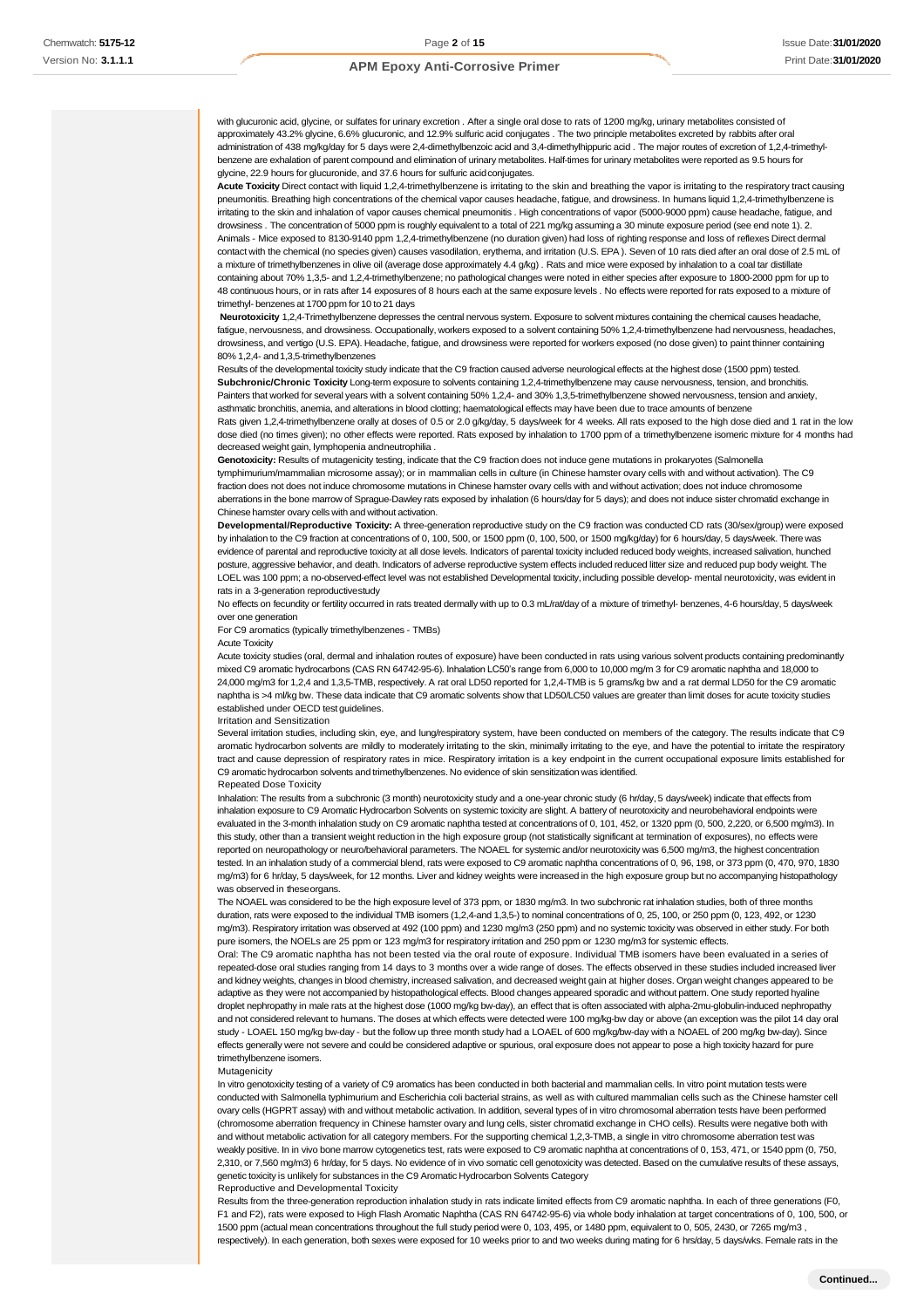| <b>Acute Toxicity</b> |                                                                                                                                                                                                                                                                                                                                            | Carcinogenicity | ◎<br>$\circ$ |
|-----------------------|--------------------------------------------------------------------------------------------------------------------------------------------------------------------------------------------------------------------------------------------------------------------------------------------------------------------------------------------|-----------------|--------------|
|                       |                                                                                                                                                                                                                                                                                                                                            |                 |              |
|                       |                                                                                                                                                                                                                                                                                                                                            |                 |              |
|                       | Not available. Refer to individual constituents.                                                                                                                                                                                                                                                                                           |                 |              |
|                       | scaling and thickening of the skin.                                                                                                                                                                                                                                                                                                        |                 |              |
|                       | The material may cause skin irritation after prolonged or repeated exposure and may produce on contact skin redness, swelling, the production of vesicles,                                                                                                                                                                                 |                 |              |
|                       | The material may be irritating to the eye, with prolonged contact causing inflammation. Repeated or prolonged exposure to irritants may produce<br>conjunctivitis.                                                                                                                                                                         |                 |              |
|                       | concentration that was also associated with maternal toxicity.                                                                                                                                                                                                                                                                             |                 |              |
|                       | the highest concentration was not possible. A potential developmental effect (reduction in mean pup weight and weight gain) was observed at a                                                                                                                                                                                              |                 |              |
|                       | Conclusion: No effects on reproductive parameters were observed at any exposure concentration, although a confident assessment of the group exposed at                                                                                                                                                                                     |                 |              |
|                       | controls. The overall developmental LOAEC from this study is 495 ppm (2430 mg/m3) based on the body weights reductions observed in the F3 offspring.                                                                                                                                                                                       |                 |              |
|                       | offspring at 103 or 495 ppm. However, in F3 offspring, body weights and body weight gain were reduced by ~ 10-11% compared with controls at 495 ppm<br>for approximately a week (PND 14 through 21). Maternal body weight was also depressed by ~ 12% throughout the gestational period compared with                                      |                 |              |
|                       | concentration (1480 ppm), effects in offspring at 1480 ppm are not reported here. No significant effects were observed in the F1 and F2 generation                                                                                                                                                                                         |                 |              |
|                       | Developmental Toxicity - Effects on Pups: Because of significant matemal toxicity (including mortality) in dams in all generations at the highest                                                                                                                                                                                          |                 |              |
|                       | excessive mortality.                                                                                                                                                                                                                                                                                                                       |                 |              |
|                       | generation. Therefore, the reproductive NOAEC is considered 495 ppm (2430 mg/m3), which excludes analysis of the highest concentration due to                                                                                                                                                                                              |                 |              |
|                       | six dams available) in the F2 generation,, a complete evaluation is precluded. However, no clear signs of reproductive toxicity were observed in the F2                                                                                                                                                                                    |                 |              |
|                       | effects were observed in the F0 or F1 dams exposed to 1480 ppm (7265 mg/m3). Due to excessive mortality at the highest concentration (1480 ppm, only                                                                                                                                                                                       |                 |              |
|                       | F2 generations; therefore, the biological significance of this change is unknown and may or may not be attributed to the test substance. No reproductive                                                                                                                                                                                   |                 |              |
|                       | females, copulatory index, copulatory interval, number of females delivering a litter, number of females delivering a live litter, or male fertility in the F0 or in<br>the F2 generation. Male fertility was statistically significantly reduced at 1480 ppm in the F1 rats. However, male fertility was not affected in the F0 or in the |                 |              |
|                       | generation. Also, there were no statistically or biologically significant differences in any of the reproductive parameters, including: number of mated                                                                                                                                                                                    |                 |              |
|                       | or F2 generation. No effects were reported on sperm morphology, gestational period, number of implantation sites, or post-implantation loss in any                                                                                                                                                                                         |                 |              |
|                       | Reproductive Toxicity-Effects on Parental Generations: There were no pathological changes noted in the reproductive organs of any animal of the F0, F1,                                                                                                                                                                                    |                 |              |
|                       | overall systemic toxicity LOAEC is 495 ppm (2430 mq/m3).                                                                                                                                                                                                                                                                                   |                 |              |
|                       | had a 12% decrease in body weight gain when adjusted for initial body weight when compared to controls. Based on reduced body weight observed, the                                                                                                                                                                                         |                 |              |
|                       | females); body weights at 495 ppm were also reduced significantly (by 13% in males and 15% in females). The male rats in the 495 ppm exposed group                                                                                                                                                                                         |                 |              |
|                       | continuing through the study, F2 parents at 1480 ppm had statistically significant mean body weights much lower than controls (~33% for males; ~28% for                                                                                                                                                                                    |                 |              |
|                       | (70/80) exposed to 1480 ppm died within the first week. The remaining animals survived throughout the rest of the exposure period. At week 4 and                                                                                                                                                                                           |                 |              |
|                       | ~13% (females) and 22% (males)), and locomotor activity. F1 parents at 1480 ppm had increased ataxia and mortality (six females). Most F2 parents                                                                                                                                                                                          |                 |              |
|                       | adjusted for initial body weight when compared to controls. The F1 parents at 1480 ppm had statistically significantly decreased mean body weights (by                                                                                                                                                                                     |                 |              |
|                       | The F0 males showed statistically and biologically significantly decreased mean body weight by ~15% at 1480 ppm when compared with controls. Seven<br>females died or were sacrificed in extremis at 1480 ppm. The F0 female rats in the 495 ppm exposed group had a 13% decrease in body weight gain when                                 |                 |              |
|                       | Systemic Effects on Parental Generations:                                                                                                                                                                                                                                                                                                  |                 |              |
|                       | not exposed directly and were sacrificed on lactation day 21.                                                                                                                                                                                                                                                                              |                 |              |
|                       | exposed due to concerns for toxicity, and 30/sex/group were randomly selected for mating, except that all survivors were used at 1480 ppm. F3 litters were                                                                                                                                                                                 |                 |              |
|                       | (PND) 22. In the F0 and F1 parental generations, 30 rats/sex/group were exposed and mated. However, in the F2 generation, 40/sex/group were initially                                                                                                                                                                                      |                 |              |
|                       | differed among generations; F0 rats were exposed starting at 9 weeks of age, F1 exposure began at 5-7 weeks, and F2 exposure began at postnatal day                                                                                                                                                                                        |                 |              |
|                       |                                                                                                                                                                                                                                                                                                                                            |                 |              |

| <b>Acute Toxicity</b>                       | $\checkmark$ | Carcinogenicity                 | ∾                                                                      |
|---------------------------------------------|--------------|---------------------------------|------------------------------------------------------------------------|
| <b>Skin Irritation/Corrosion</b>            | $\checkmark$ | Reproductivity                  | $\circledcirc$                                                         |
| <b>Serious Eye</b><br>Damage/Irritation     | $\checkmark$ | <b>STOT - Single Exposure</b>   | ✔                                                                      |
| <b>Respiratory or Skin</b><br>sensitisation | $\checkmark$ | <b>STOT - Repeated Exposure</b> | $\circ$                                                                |
| Mutagenicity                                | $\circ$      | <b>Aspiration Hazard</b>        | ✔                                                                      |
|                                             |              | Legend:                         | $\blacktriangleright$ - Data required to make classification available |

*– Data available but does not fill the criteria for classification*

*– Data Not Available to makeclassification*

### **SECTION 12 ECOLOGICAL INFORMATION**

### **Toxicity**

For Aromatic Substances Series:

Environmental Fate: Large, molecularly complex polycyclic aromatic hydrocarbons, or PAHs, are persistent in the environment longer than smaller PAHs.

Atmospheric Fate: PAHs are 'semi-volatile substances" which can move between the atmosphere and the Earth's surface in repeated, temperature-driven cycles of deposition and volatilization. Terrestrial Fate: BTEX compounds have the potential to move through soil and contaminate ground water, and their vapors are highly flammable and explosive.

Ecotoxicity - Within an aromatic series, acute toxicity increases with increasing alkyl substitution on the aromatic nucleus. The order of most toxic to least in a study using grass shrimp and brown shrimp was dimethylnaphthalenes > methylnaphthalenes >naphthalenes. Anthrcene is a phototoxic PAH. UV light greatly increases the toxicity of anthracene to bluegill sunfish. Biological resources in strong sunlight are at more risk than those that are not. PAHs in general are more frequently associated with chronic risks.

Reactive diluents generally have a low to moderate potential for bioconcentration (tendency to accumulate in the food chain) and a high to very high potential for mobility in soil. Small amounts that escape to the atmosphere will photodegrade.

They would not be expected to persist in the environment.

Most reactive diluents should be considered slightly to moderately toxic to aquatic organisms on an acute basis while some might also be considered harmful to the environment. Reactive diluents which are only slightly soluble in water and do not evaporate quickly are expected to sink to the bottom or float to the top, depending on the density, where they would be expected to biodegrade slowly.

**DO NOT** discharge into sewer or waterways.

#### **Persistence and degradability**

| Ingredient             | Persistence: Water/Soil        | Persistence: Air              |
|------------------------|--------------------------------|-------------------------------|
| xylene                 | $HIGH$ (Half-life = 360 days)  | LOW (Half-life $= 1.83$ days) |
| methyl isobutyl ketone | $HIGH$ (Half-life = 7001 days) | LOW (Half-life $= 1.9$ days)  |
| n-butanol              | LOW (Half-life $= 54$ days)    | LOW (Half-life $=$ 3.65 days) |

### **Bioaccumulative potential**

| Ingredient | <b>Bioaccumulation</b> |
|------------|------------------------|
| xylene     | $MEDIUM (BCF = 740)$   |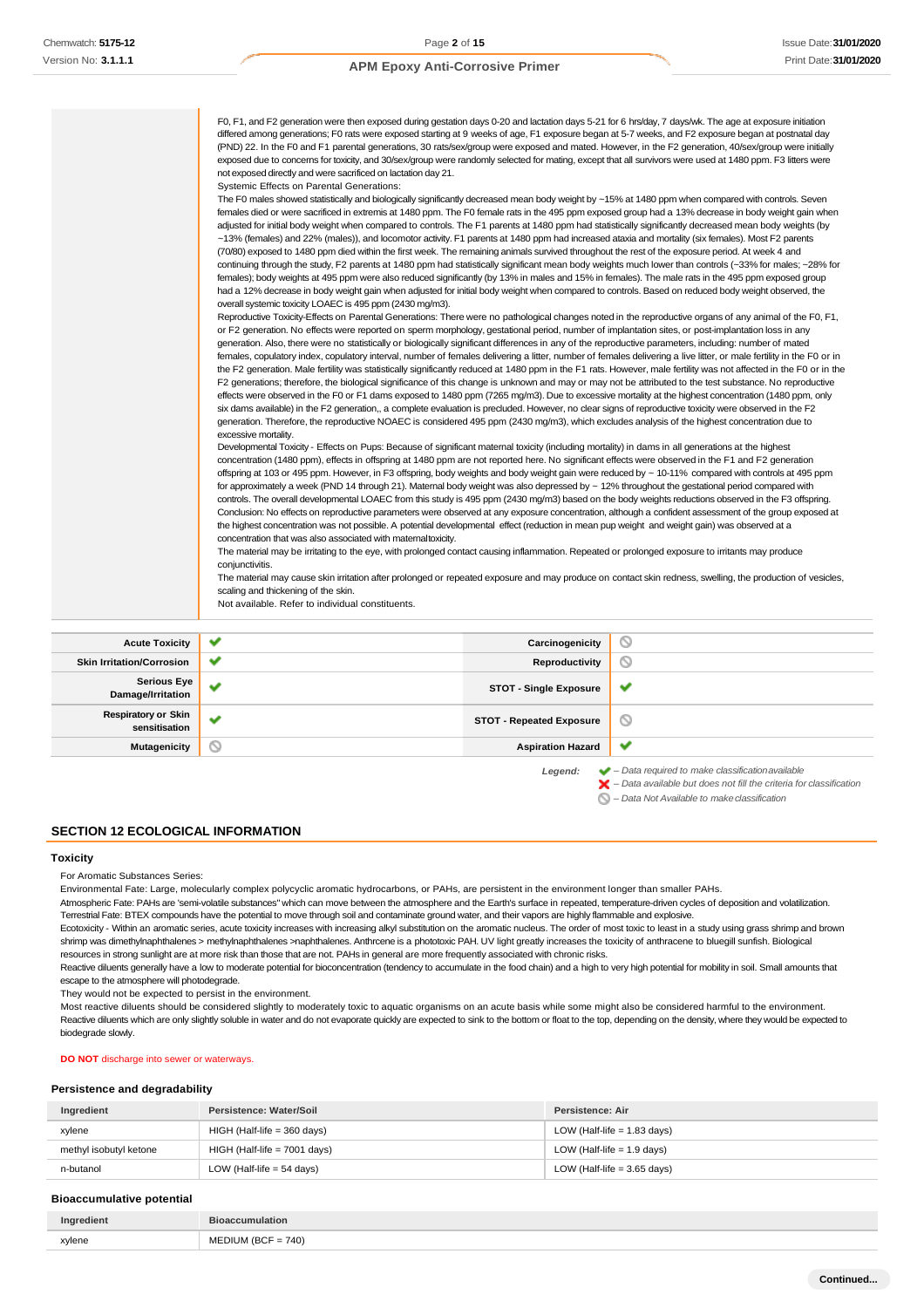| methyl isobutyl ketone | LOW (LogKOW = $1.31$ ) |
|------------------------|------------------------|
| n-butanol              | LOW (BCF = $64$ )      |
| Mobility in soil       |                        |
| Ingredient             | <b>Mobility</b>        |
| methyl isobutyl ketone | LOW ( $KOC = 10.91$ )  |

## **SECTION 13 DISPOSAL CONSIDERATIONS**

n-butanol MEDIUM (KOC = 2.443)

#### **Waste treatment methods** Containers may still present a chemical hazard/ danger when empty. Return to supplier for reuse/ recycling if possible. Otherwise: If container can not be cleaned sufficiently well to ensure that residuals do not remain or if the container cannot be used to store the same product, then puncture containers, to prevent re-use, and bury at an authorised landfill. Where possible retain label warnings and MSDS and observe all notices pertaining to the product. Legislation addressing waste disposal requirements may differ by country, state and/ or territory. Each user must refer to laws operating in their area. In some areas, certain wastes must be tracked. A Hierarchy of Controls seems to be common - the user should investigate: **Reduction Reuse** Recycling **Product /Packaging** Disposal (if all else fails) **disposal** This material may be recycled if unused, or if it has not been contaminated so as to make it unsuitable for its intended use. If it has been contaminated, it may be possible to reclaim the product by filtration, distillation or some other means. Shelf life considerations should also be applied in making decisions of this type. Note that properties of a material may change in use, and recycling or reuse may not always be appropriate. **DO NOT** allow wash water from cleaning or process equipment to enter drains. It may be necessary to collect all wash water for treatment before disposal. In all cases disposal to sewer may be subject to local laws and regulations and these should be considered first. Where in doubt contact the responsible authority.  $\mathbf{r}$ Recycle wherever possible. ٠ ▶ Consult manufacturer for recycling options or consult local or regional waste management authority for disposal if no suitable treatment or disposal facility can be identified. Dispose of by: burial in a land-fill specifically licenced to accept chemical and / or pharmaceutical wastes or Incineration in a licenced apparatus (after admixture with suitable combustible material). Decontaminate empty containers. Observe all label safeguards until containers are cleaned and destroyed.

### **SECTION 14 TRANSPORT INFORMATION**

#### **Labels Required**



**Marine Pollutant** NO

### **Land transport (UN)**

| <b>UN number</b>             | 1263                                                                                                                                                                                          |  |  |
|------------------------------|-----------------------------------------------------------------------------------------------------------------------------------------------------------------------------------------------|--|--|
| Packing group                | Ш                                                                                                                                                                                             |  |  |
| UN proper shipping name      | PAINT (including paint, lacquer, enamel, stain, shellac, varnish, polish, liquid filler and liquid lacquer base) or PAINT RELATED MATERIAL (including paint<br>thinning or reducing compound) |  |  |
| <b>Environmental hazard</b>  | No relevant data                                                                                                                                                                              |  |  |
| Transport hazard class(es)   | 3<br>Class<br>Subrisk<br>Not Applicable                                                                                                                                                       |  |  |
| Special precautions for user | Special provisions<br>163;367<br>5L<br>Limited quantity                                                                                                                                       |  |  |

### **Air transport (ICAO-IATA / DGR)**

| UN number                   | 1263                                                                                                                                                                                         |                           |  |  |
|-----------------------------|----------------------------------------------------------------------------------------------------------------------------------------------------------------------------------------------|---------------------------|--|--|
| Packing group               | Ш                                                                                                                                                                                            |                           |  |  |
| UN proper shipping name     | Paint (including paint, lacquer, enamel, stain, shellac, varnish, polish, liquid filler and liquid lacquer base); Paint related material (including paint thinning or<br>reducing compounds) |                           |  |  |
| <b>Environmental hazard</b> | No relevant data                                                                                                                                                                             |                           |  |  |
| Transport hazard class(es)  | <b>ICAO/IATA Class</b><br>ICAO / IATA Subrisk<br><b>ERG Code</b>                                                                                                                             | 3<br>Not Applicable<br>3L |  |  |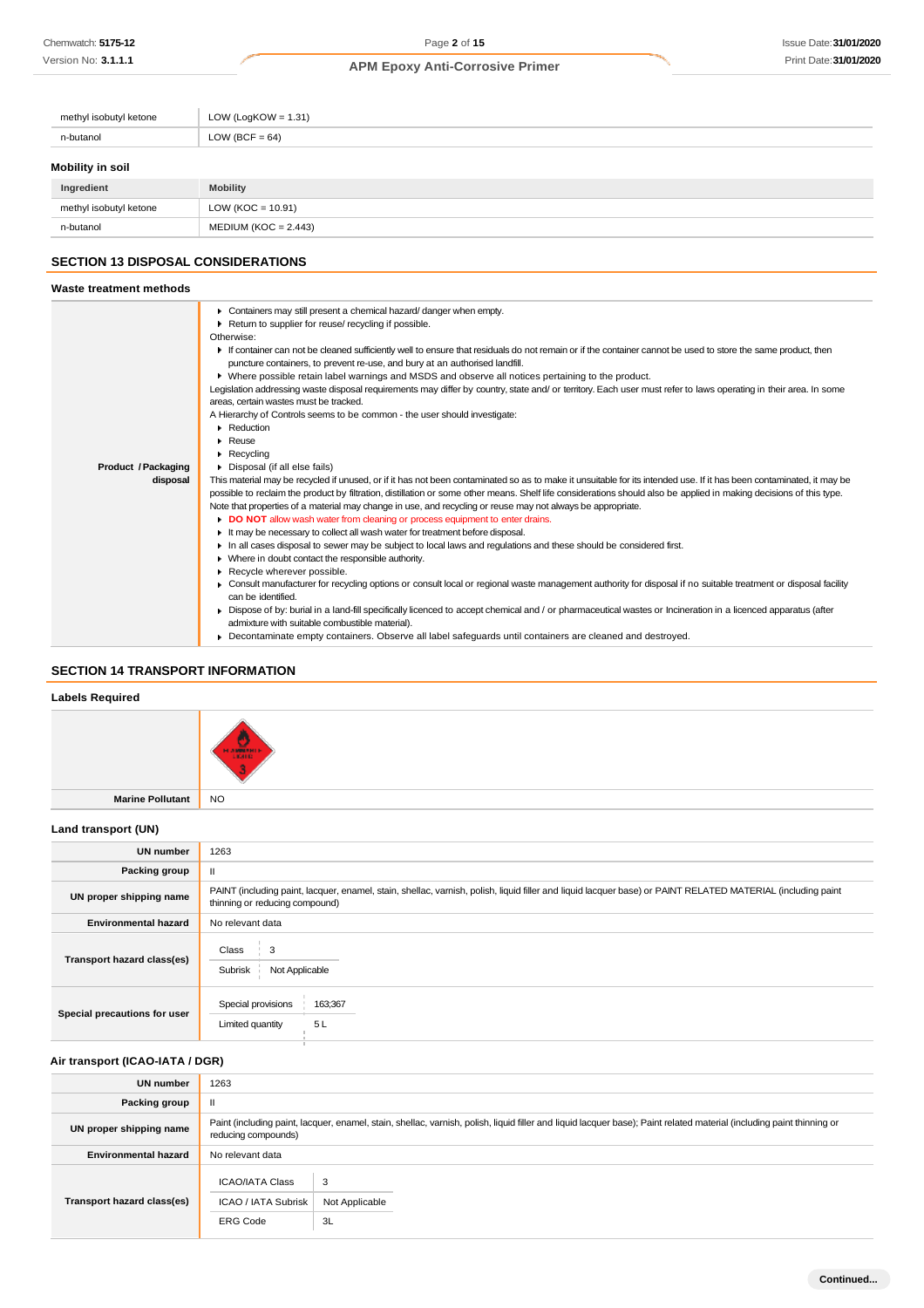|                              | Special provisions                                        | A3 A72 A192 |
|------------------------------|-----------------------------------------------------------|-------------|
|                              | Cargo Only Packing Instructions                           | 364         |
|                              | Cargo Only Maximum Qty / Pack                             | 60 L        |
| Special precautions for user | Passenger and Cargo Packing Instructions                  | 353         |
|                              | Passenger and Cargo Maximum Qty / Pack                    | 5 L         |
|                              | Passenger and Cargo Limited Quantity Packing Instructions | Y341        |
|                              | Passenger and Cargo Limited Maximum Qty / Pack            | 1 L         |

### **Sea transport (IMDG-Code / GGVSee)**

| <b>UN number</b>             | 1263                                                                                                                                                                                          |                          |  |  |
|------------------------------|-----------------------------------------------------------------------------------------------------------------------------------------------------------------------------------------------|--------------------------|--|--|
| Packing group                | $\mathbf{I}$                                                                                                                                                                                  |                          |  |  |
| UN proper shipping name      | PAINT (including paint, lacquer, enamel, stain, shellac, varnish, polish, liquid filler and liquid lacquer base) or PAINT RELATED MATERIAL (including paint<br>thinning or reducing compound) |                          |  |  |
| <b>Environmental hazard</b>  | Not Applicable                                                                                                                                                                                |                          |  |  |
| Transport hazard class(es)   | <b>IMDG Class</b><br>3<br><b>IMDG Subrisk</b><br>Not Applicable                                                                                                                               |                          |  |  |
| Special precautions for user | <b>EMS Number</b><br>Special provisions<br><b>Limited Quantities</b>                                                                                                                          | $F-E$ , S-E<br>163<br>5L |  |  |

### **Transport in bulk according to Annex II of MARPOL 73 / 78 and the IBC code**

| Source                                                                                | Ingredient             | <b>Pollution Category</b> |
|---------------------------------------------------------------------------------------|------------------------|---------------------------|
| IMO MARPOL 73/78 (Annex<br>II) - List of Noxious Liquid<br>Substances Carried in Bulk | xylene                 | $\sqrt{}$                 |
| IMO MARPOL 73/78 (Annex<br>II) - List of Noxious Liquid<br>Substances Carried in Bulk | methyl isobutyl ketone | <u>_</u>                  |

### **SECTION 15 REGULATORY INFORMATION**

| Safety, health and environmental regulations / legislation specific for the substance or mixture |  |  |  |  |  |  |  |  |
|--------------------------------------------------------------------------------------------------|--|--|--|--|--|--|--|--|
|--------------------------------------------------------------------------------------------------|--|--|--|--|--|--|--|--|

### **BISPHENOL A/ BISPHENOL A DIGLYCIDYL ETHER POLYMER(25036-25-3) IS FOUND ON THE FOLLOWING REGULATORY LISTS**

Not Applicable

### **XYLENE(1330-20-7) IS FOUND ON THE FOLLOWING REGULATORY LISTS**

Singapore Permissible Exposure Limits of Toxic Substances International Agency for Research on Cancer (IARC) - Agents Classified by the IARC Monographs

#### **METHYL ISOBUTYL KETONE(108-10-1) IS FOUND ON THE FOLLOWING REGULATORY LISTS**

Singapore Permissible Exposure Limits of Toxic Substances International Agency for Research on Cancer (IARC) - Agents Classified by the IARC Monographs

### **N-BUTANOL(71-36-3) IS FOUND ON THE FOLLOWING REGULATORY LISTS**

Singapore Permissible Exposure Limits of Toxic Substances

### **C9-AROMATIC HYDROCARBON SOLVENT(64742-95-6.) IS FOUND ON THE FOLLOWING REGULATORY LISTS**

Not Applicable

| <b>National Inventory</b>               | <b>Status</b>                                                                                                                                                                                       |
|-----------------------------------------|-----------------------------------------------------------------------------------------------------------------------------------------------------------------------------------------------------|
| Australia - AICS                        | Y                                                                                                                                                                                                   |
| Canada - DSL                            | Y                                                                                                                                                                                                   |
| Canada - NDSL                           | N (n-butanol; xylene; bisphenol A/ bisphenol A diglycidyl ether polymer; methyl isobutyl ketone; C9-aromatic hydrocarbon solvent)                                                                   |
| China - IECSC                           | Y                                                                                                                                                                                                   |
| Europe - EINEC / ELINCS /<br><b>NLP</b> | N (bisphenol A/ bisphenol A diglycidyl ether polymer)                                                                                                                                               |
| Japan - ENCS                            | Y                                                                                                                                                                                                   |
| Korea - KECI                            | Y                                                                                                                                                                                                   |
| New Zealand - NZIoC                     | Y                                                                                                                                                                                                   |
| Philippines - PICCS                     | Y                                                                                                                                                                                                   |
| USA - TSCA                              | Y                                                                                                                                                                                                   |
| Legend:                                 | $Y = All$ ingredients are on the inventory $N = Not$ determined or one or more ingredients are not on the inventory and are not exempt from listing(see specific<br><i>ingredients in brackets)</i> |